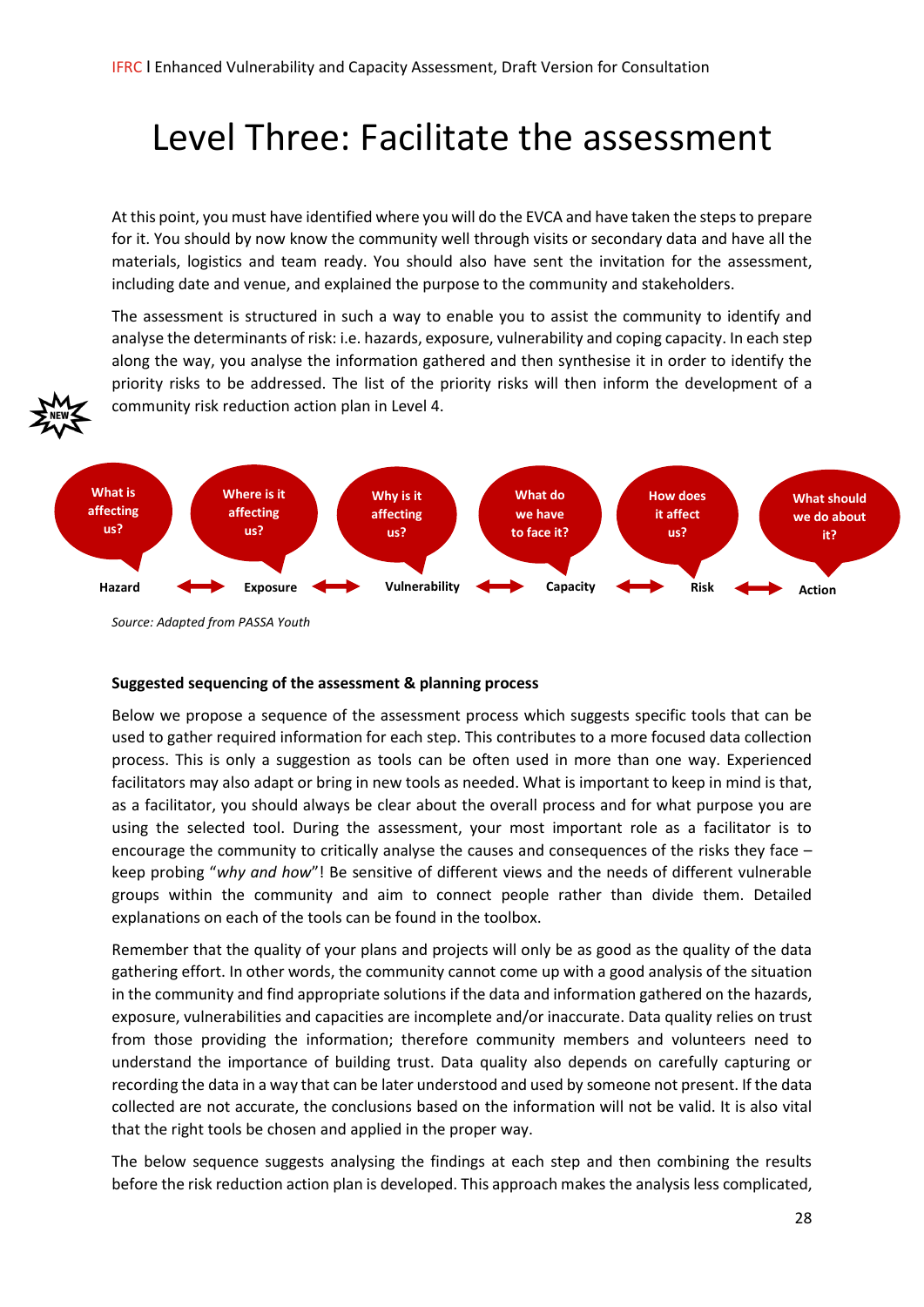more manageable and allows the community to participate in the analysis and synthesis of each one of the aspects more easily. Do not leave the data analysis to the end as it might be overwhelming.

The below process could roughly take three to four days: one day for hazard and exposure assessment, one day for vulnerability and capacity assessment, and half a day for final analysis and conclusion on the risk levels. This would then be followed by one to two days for planning and reflection (explained in Level 4).

| <b>Steps</b>                                       | Sub-step                                             | Suggested tools / methods                                                                    | Suggested<br>minimum time |
|----------------------------------------------------|------------------------------------------------------|----------------------------------------------------------------------------------------------|---------------------------|
| Step 4. Introduction with the community            |                                                      |                                                                                              |                           |
| 4.1 Clarify the objective and expectations         |                                                      | Presentation and discussion                                                                  | 30-45 min                 |
| 4.2 Explain the schedule                           |                                                      |                                                                                              |                           |
| 4.3 Re-confirm availability and consent            |                                                      |                                                                                              |                           |
| <b>Step 5. Set the foundation</b>                  |                                                      |                                                                                              |                           |
| 5.1 Introduce, translate and adapt key<br>concepts |                                                      | Pictures, story<br>Optional: games, video (done in plenary or<br>focus groups)               | 60 min                    |
| 5.2 Verify and update the community profile        |                                                      | Community profile (completed on the basis of<br>secondary data and key informant interviews) | 30-40 min                 |
| <b>Step 6. Hazard and exposure assessment</b>      |                                                      |                                                                                              |                           |
| 6.1 Identify the main                              | 6.1.1 Brainstorming                                  | Brainstorming and discussion in plenary                                                      | 40 min                    |
| hazards                                            | 6.1.2 Historical                                     | Historical profile / disaster history (completed                                             | 30-60 min                 |
|                                                    | profile                                              | on the basis of group discussion, key informant                                              |                           |
|                                                    |                                                      | interviews, secondary data review)                                                           |                           |
|                                                    | 6.1.3 Emerging and<br>changing hazards               | Secondary data review                                                                        | 30 min                    |
|                                                    | 6.1.4 Prioritize the<br>hazards                      | Hazard ranking (via plenary and/or focus<br>groups)                                          | 30 min                    |
|                                                    | 6.1.5 Characterise<br>priority hazards               | Summary table                                                                                | 60 min                    |
| 6.2 Identify the                                   | 6.2.1 Hazard and                                     | Mapping (via group discussion and/or focus                                                   | 60 min                    |
| exposure                                           | exposure mapping                                     | groups)                                                                                      |                           |
|                                                    | 6.2.2 Transect walk /                                | <b>Transect walk</b>                                                                         | 2-4 hours                 |
|                                                    | direct observation                                   |                                                                                              |                           |
| 6.3 Synthese the hazards and exposure              |                                                      | Ranking/scoring, focus group analysis                                                        | 60 min                    |
|                                                    | <b>Step 7. Vulnerability and capacity assessment</b> |                                                                                              |                           |
| 7.1 Assess<br>vulnerability                        | 7.1.1 Remind key                                     | Brainstorming, story, game (in plenary)                                                      | 30 min                    |
|                                                    | concepts<br>7.1.2 Seasonal                           | Seasonal calendar (via group discussion and/or                                               | 60 min                    |
|                                                    | calendar                                             | focus groups)                                                                                |                           |
|                                                    | 7.1.3 Vulnerability                                  | Brainstorming                                                                                | 30 min                    |
|                                                    | brainstorming                                        |                                                                                              |                           |
|                                                    | 7.1.4 Vulnerability                                  | Mapping (via group discussion and/or focus                                                   | 30-60 min                 |
|                                                    | mapping                                              | groups)                                                                                      |                           |
|                                                    | 7.1.5 Underlying                                     | Historical visualisation (via group discussion                                               | 60 min                    |
|                                                    | causes                                               | and/or focus groups)                                                                         |                           |
|                                                    | 7.1.6 Assess the                                     | Problem tree or causes & impact table (via focus                                             | 2 hours                   |
|                                                    | impacts and root                                     | groups)                                                                                      |                           |
|                                                    | causes                                               |                                                                                              |                           |
|                                                    | 7.1.7 Transect walk                                  | Transect walk / direct observation<br>- Livelihood analysis                                  | 2-4 hours<br>1-2 hours    |
|                                                    | 7.1.8 Go deeper                                      |                                                                                              |                           |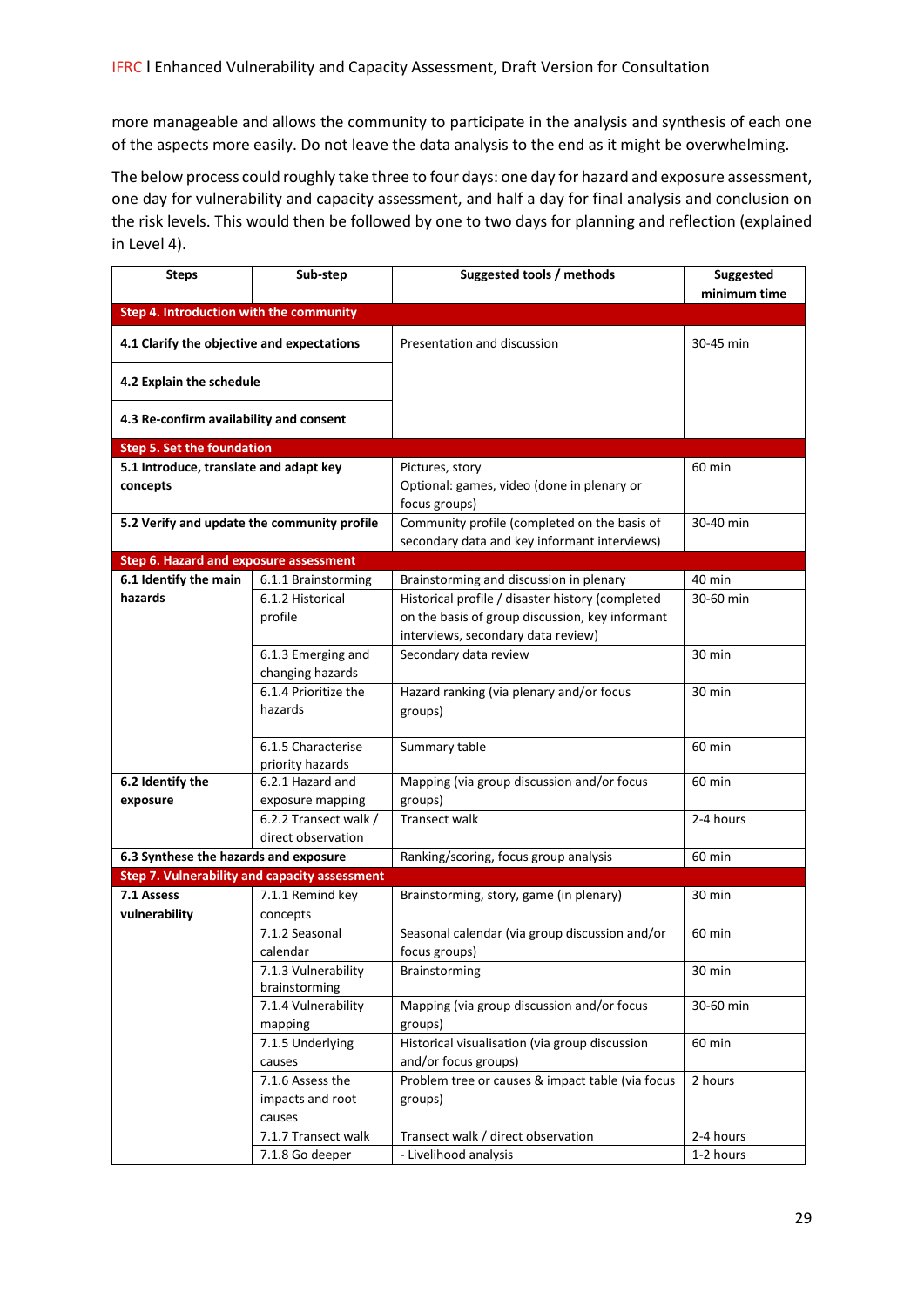|                                             |                       | - Household/ neighbourhood vulnerability |                  |  |
|---------------------------------------------|-----------------------|------------------------------------------|------------------|--|
|                                             |                       |                                          |                  |  |
|                                             |                       | assessment                               |                  |  |
|                                             |                       | - Safe and unsafe settlement             |                  |  |
|                                             |                       | - Gender Coweb                           |                  |  |
|                                             |                       | - Connectors/ dividers                   |                  |  |
|                                             | 7.1.9 Summarize       | Synthesis vulnerability table            | 60 min           |  |
|                                             | vulnerability         |                                          |                  |  |
| 7.2 Assess capacity                         | 7.2.1 Identify human  | Secondary data, key informant interview  | 30 min           |  |
|                                             | and social capacities |                                          |                  |  |
|                                             | 7.2.2 Capacity        | Brainstorming                            | 30 min           |  |
|                                             | brainstorming         |                                          |                  |  |
|                                             | 7.2.3 Capacity        | Mapping                                  | 60 min           |  |
|                                             | mapping               |                                          |                  |  |
|                                             | 7.2.4 Assess          | - Venn diagram                           | 60 min           |  |
|                                             | community             | - Institutional social network analysis  |                  |  |
|                                             | organisations         | - SWOT analysis                          |                  |  |
|                                             | 7.2.5 Summarize       | Synthesis capacity table                 | 60 min           |  |
|                                             | capacities            |                                          |                  |  |
| Step 8. Analyse and conclude on risk levels |                       |                                          |                  |  |
| 8.1 Synthesize exposure and vulnerability   |                       | Summary table                            | 1-2 hours        |  |
| 8.2 Conclude on the risk levels             |                       | Risk ranking, talk to the wall           | $30 \text{ min}$ |  |
| 8.3 Consolidate information on high-risk    |                       | Summary table                            | 1-2 hours        |  |
| elements                                    |                       |                                          |                  |  |

# **Step 4. Introduction with the community**

Introduce who the EVCA team members are and let the community or their representatives introduce themselves in the way they choose.

## **4.1 Clarify the objective and expectations**

Check if the objective of the assessment is clear to everyone in the community. Clarify that the goal is for them to create a risk profile for their community and, based on this, for them to formulate and implement a risk reduction action plan. Ideally the risk assessment should inform and feed into the community's already existing development plans.

Clarify the expected role of the community and the roles of the different actors in the assessment and planning process. If the community has questions, take your time to address those questions and concerns before proceeding to the assessment.

**Make sure you don't create false expectations. It is important to clarify from the start whether there is funding available for the action plan or if the implementation will depend on the community's ability to mobilise resources themselves.**

# **4.2 Explain the schedule of the assessment**

Clarify how long it will take, when the assessment will take place and what the expected outcome will be. Explain practical aspects, for example if lunch or pocket money and transport will be provided during and after the assessment.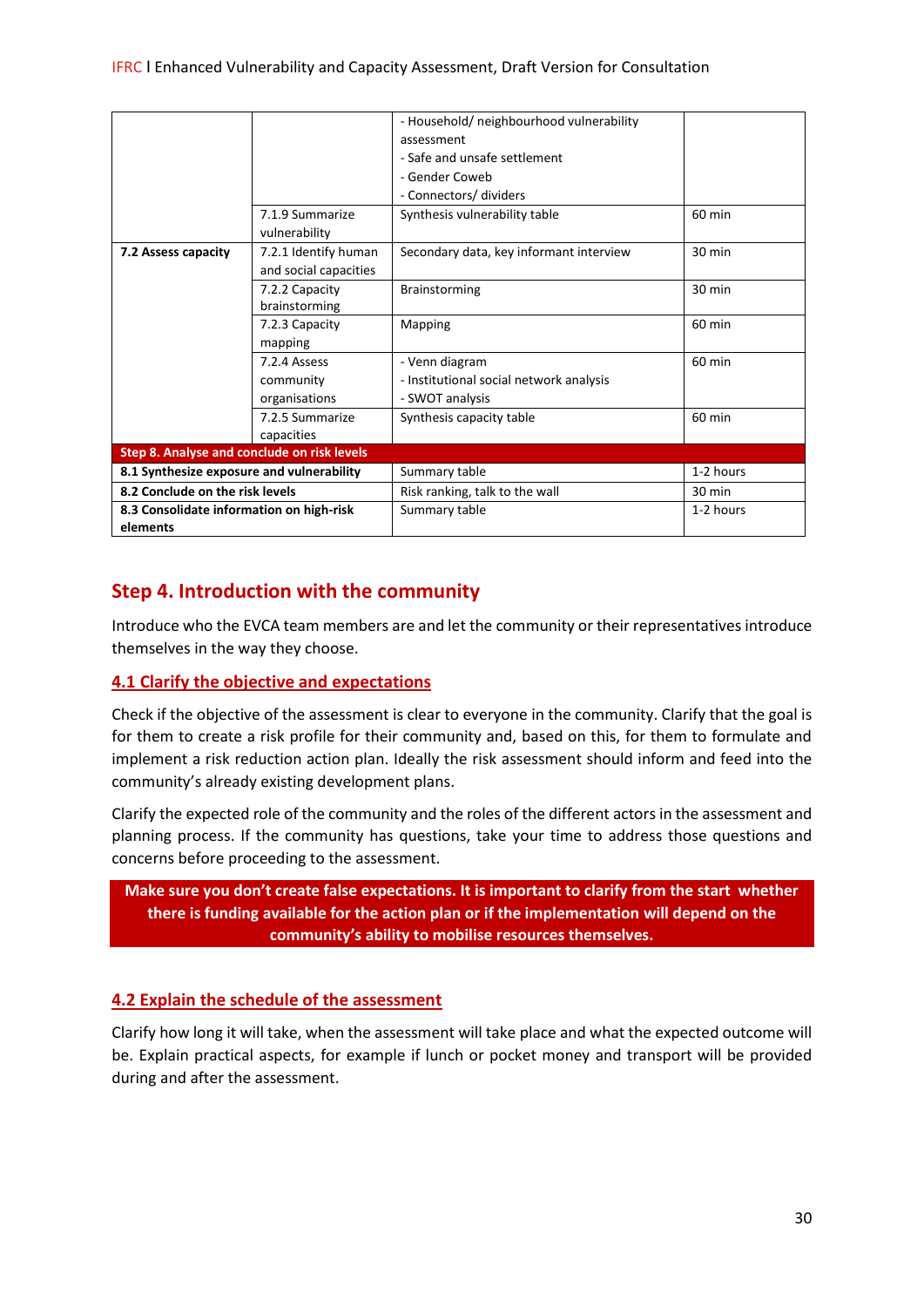#### **4.3 Re-confirm the availability and consent of the community**

Re-confirm community members' availability – this may differ depending on gender, age, livelihood and other considerations. If certain vulnerable groups are not able to participate or be represented, ensure that members of the EVCA team consult them separately.

Remember that, depending on the culture and situation in the area, you may need to divide the community into different groups based on gender, age, disability, socio-economic group, power dynamics and other considerations for the different parts of the EVCA assessment. Following these group based assessments, it is important to bring together the outputs of the different groups to build consensus and ensure the commitment and active contribution of each community member.

Ask if the community members have any questions and are happy to proceed with the assessment and confirm their consent to document the results of the EVCA and to take photographs/videos if needed. If you are going to work with school children, the advance written consent of teachers and parents is required, and a teacher/school official must be present throughout. This point is nonnegotiable. If it is not possible to obtain consent or supervision, the exercise must be cancelled and, where possible, rescheduled.

Explain available options for complaint and feedback mechanisms set up by the local EVCA team (e.g. daily debrief session, complaint & suggestion box, phone line) - [see CEA Tool 15 for more](http://media.ifrc.org/ifrc/document/tool-15-complaints-and-feedback/) guidance. You may check whether the community has been involved in similar assessments in the past and ask what their experience was, what worked well and what they would like to see changed.

**If communities express clear interest in engaging in the EVCA, then proceed to the next step. If they express doubts, you may need to adjourn the meeting and try to find out the reasons for their reluctance and document the lessons for future consideration and discussion. Based on the reasons, you may need to plan a follow-up meeting with the community and its leaders to explore under which conditions they may be interested to engage at another time or whether it would be helpful for the EVCA objectives to be revised.**

# **Step 5. Set the foundation**

#### **5.1 Introduce, translate and adapt key concepts**

It is important to introduce and discuss the [key terms](https://static.wixstatic.com/ugd/7baf5b_3d41e5ad29c946fe905a0520ff1d7802.pdf) and translate them into the local language for better understanding. This can be done in a fun way through a story or game. Limit it to a few key concepts – hazard, exposure, vulnerability, capacity and risk. Others, such as the [characteristics of](https://docs.wixstatic.com/ugd/7baf5b_df66e242a7ee44ce9dce543c2a205cf1.pdf)  [community resilience,](https://docs.wixstatic.com/ugd/7baf5b_df66e242a7ee44ce9dce543c2a205cf1.pdf) can be clarified later in the process.

The aim is for the community to understand the key determinants of risk by linking the different concepts to their local expressions and world views. There may not always be an exact translation of the terms in another language, in which case a description and practical examples may be helpful.

Proposed tools: brainstorming, pictures, video, games. Optional (advanced): present risk formula.

#### **5.2 Verify and update the community profile**

At this point, you should verify the general information about the community you collected through the secondary data collection during the preparation phase. This can be done through key informant interviews while the assessment is being carried out.

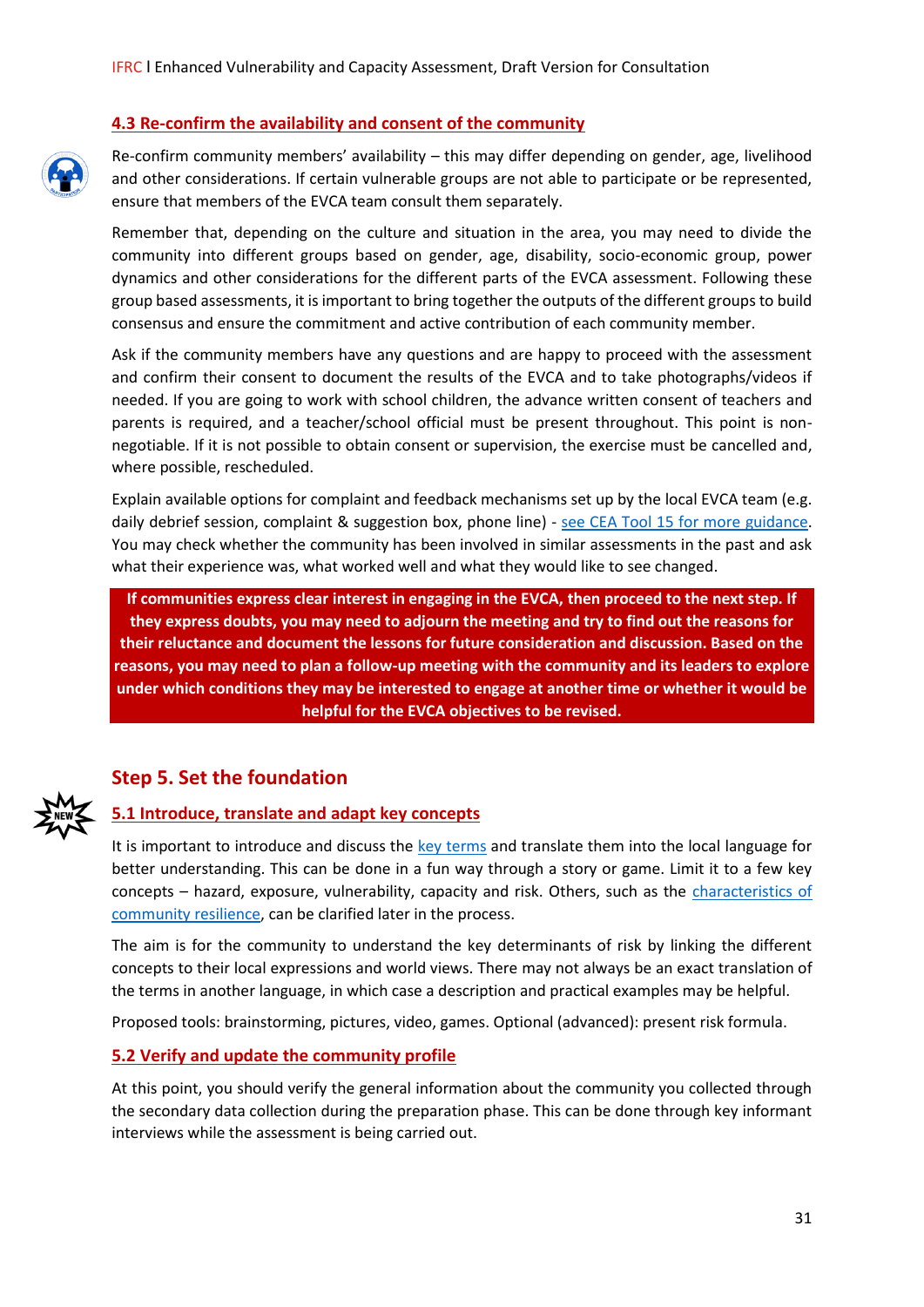

# **Step 6. Hazard and exposure assessment**

Purpose: to identify all the natural or man-made hazards experienced by the community and prioritise them. To gain a thorough understanding of the nature and behaviour of the top prioritised hazards and an understanding of the different exposure levels within the community.

#### **6.1 Identify the main hazards**

**Purpose**: for the community to identify what hazards are affecting them

**Tools**: Hazard brainstorming, [historical profile,](https://www.ifrcvca.org/historical-profile) [secondary/scientific data](https://www.ifrcvca.org/secondary-source-review) an[d direct observation](https://www.ifrcvca.org/direct-observation)

#### **6.1.1 Brainstorming**

Brainstorm all hazards community members can think of that are relevant to them: What are they most afraid of? What affects them? Remind the community what a hazard means and clarify the definitions as needed. Us[e symbols/icons](https://static.wixstatic.com/ugd/7baf5b_e9d23bdc6ea04670aaf92c40e0adcf29.pptx) to represent key hazards for illiterate community members to effectively participate.

#### **6.1.2 Historical profile/disaster history**



For the historical profile, gather basic information on what disasters have occurred when in the community. Based on the timeline, analyse and discuss if certain hazards are increasing in frequency. Supplement the timeline with information from key informants (especially the elderly) and secondary data.

The focus of the historical profile should be on the hazards but it can also capture other major events and developments in the community which you can come back on later in the analysis to discuss if they have contributed to create vulnerabilities or capacities in the community. The historical visualisation tool can be used later when discussing vulnerabilities.

If different hazards are mentioned by different groups, find out the reasons and start to build consensus.

#### **6.1.3 Emerging and changing hazards**



The RCRC has the responsibility to also highlight risks that the community may not be aware of or does not prioritise (e.g. the presence of an earthquake fault line, mortality statistics in the area, industrial hazards, climate change predictions, etc.). Present and discuss any additional hazards (beyond what the community has raised) based on secondary data. Probe and challenge the community with statistics (e.g. on health, mortality) and your knowledge of the humanitarian consequences. Consider in particular any emerging and changing hazards because of climate change. You may need to explain climate change and extreme weather events to the community in simple language. It is important to explain the difference between weather and climate and ask them what changes in the climate they have observed over the years in their area. Also consider 'silent' hazards - those that often don't attract so much media attention but persistently exist and seriously affect the community.

**Tip: If necessary, invite an expert or run a short awareness raising session on a less well-known hazard.**

#### **6.1.4 Prioritise the hazards**

Communities may face various hazards and may not be able to address all of them because of resource or other limitations. They should do an initial prioritization of the most important hazards that are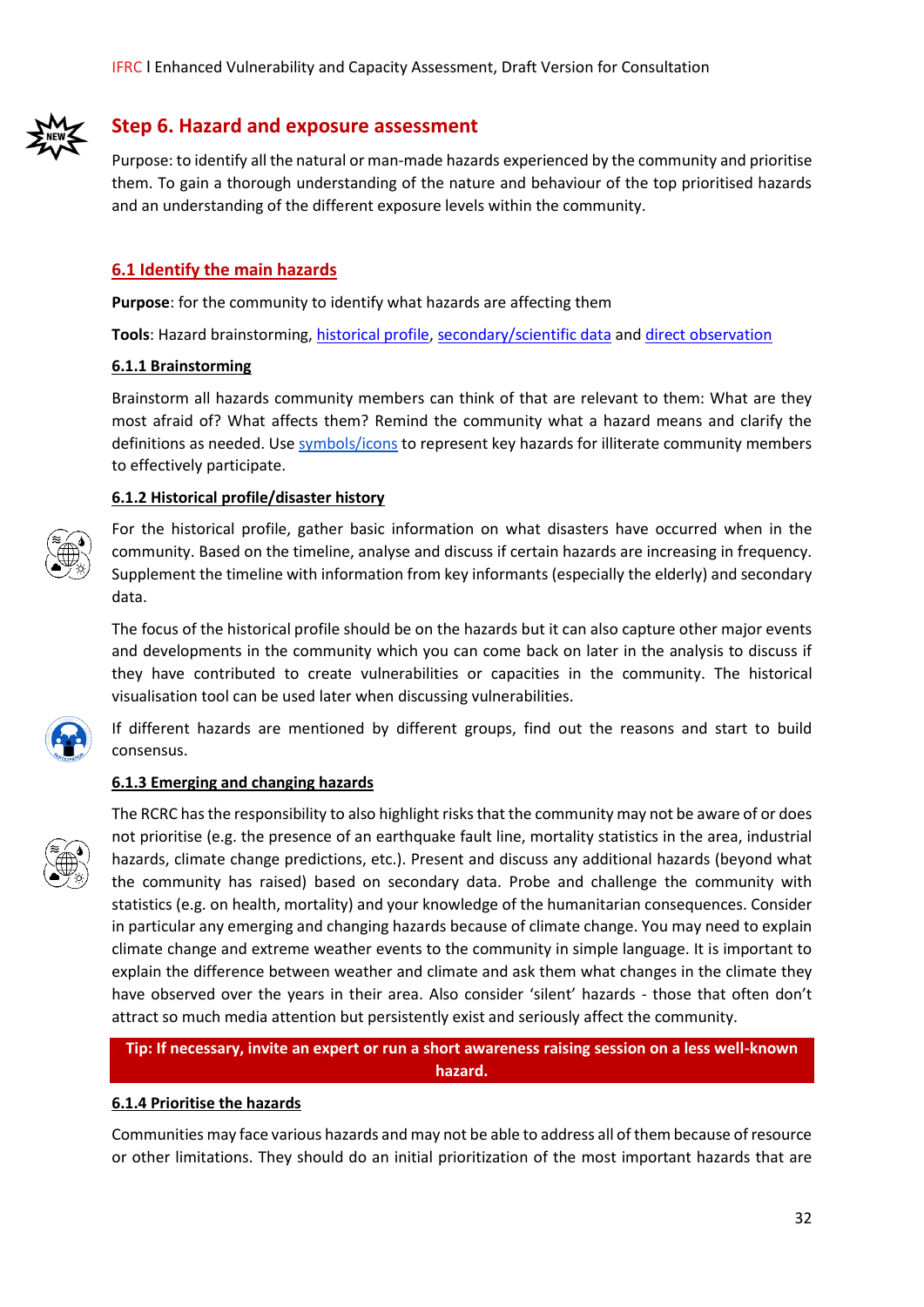

affecting them to be further analysed as part of this EVCA. Different criteria can be used to prioritise the hazards:

- Impact on the community (e.g. number of people killed, affected, displaced; extent of damage to infrastructure): this is the most common criteria used for this purpose;
- Frequency of occurrence.

The RCRC has the responsibility to remind the community of hazards that have significant impacts based on secondary data. Probe and challenge the community with statistics (e.g. on health, mortality) and your knowledge of the humanitarian consequences.



It is advisable to divide the community into different age, gender and social groups to do the prioritisation (or if it's a very large group, select a few representatives of each different group). Use symbols for the hazards and give each person ten beans/stones and ask them to choose four most important hazards – the more beans they allocate the more important that hazard is to the community member/group (in terms of impact/concern). Consolidate. In the case that different groups prioritise different hazards, ask them to justify, and finally facilitate the discussion to reach a consensus on the top priority hazards based on plausible justifications.

It is recommended to limit the number of priority hazards to a maximum of four.

**Tip! Managing different priorities: The interest/concern of the majority may not be the concern of the most vulnerable (minority) group. Be aware of power structures and underlying tensions. Ensure the most vulnerable are represented - they may not have the time or means to get to the meeting so you may need to go to them. You may also verify it in a bigger community meeting (e.g. fish fry, church meeting, etc.) and by consulting key stakeholders and group representatives. If time and resources allow, verify the ranking by checking it against baseline surveys and secondary data, or conduct a quick household or online survey to get better representation. In that case, ensure random sampling (e.g. every 10th household) from the wider community.**

#### **6.1.5 Characterise the priority hazards**



This is the step where the local EVCA team and community representatives synthesise and describe the nature and behaviour of the top priority hazards which includes the cause, warning signs, lead time, period of occurrence, duration of occurrence and frequency. This is very important information to gather to prepare a community contingency plan (see step 10).

For this step, the facilitators should triangulate the community information with external expertise – for instance, relevant specialists at universities or the meteorological agency – and bring the information into the discussions with the community. For example, the community may report more severe floods than in the past – so it is easy to blame climate change – but if local weather records do not show any change in rainfall intensity, perhaps changes in the management of the watershed upstream is a more likely reason for the changes in floods.

**Tools**: Secondary sources (refer to your secondary sources to understand the scientific causes of the hazard, scientific warning signs and signals, duration, frequency, period of occurrence) and focus group discussion

#### Use the following guiding questions:

- What is the cause/origin of that specific hazard?
- What are the traditional and scientific/modern warning signs of the hazard?
- What is the lead time (i.e. how long does it take between the warning signs and its arrival)?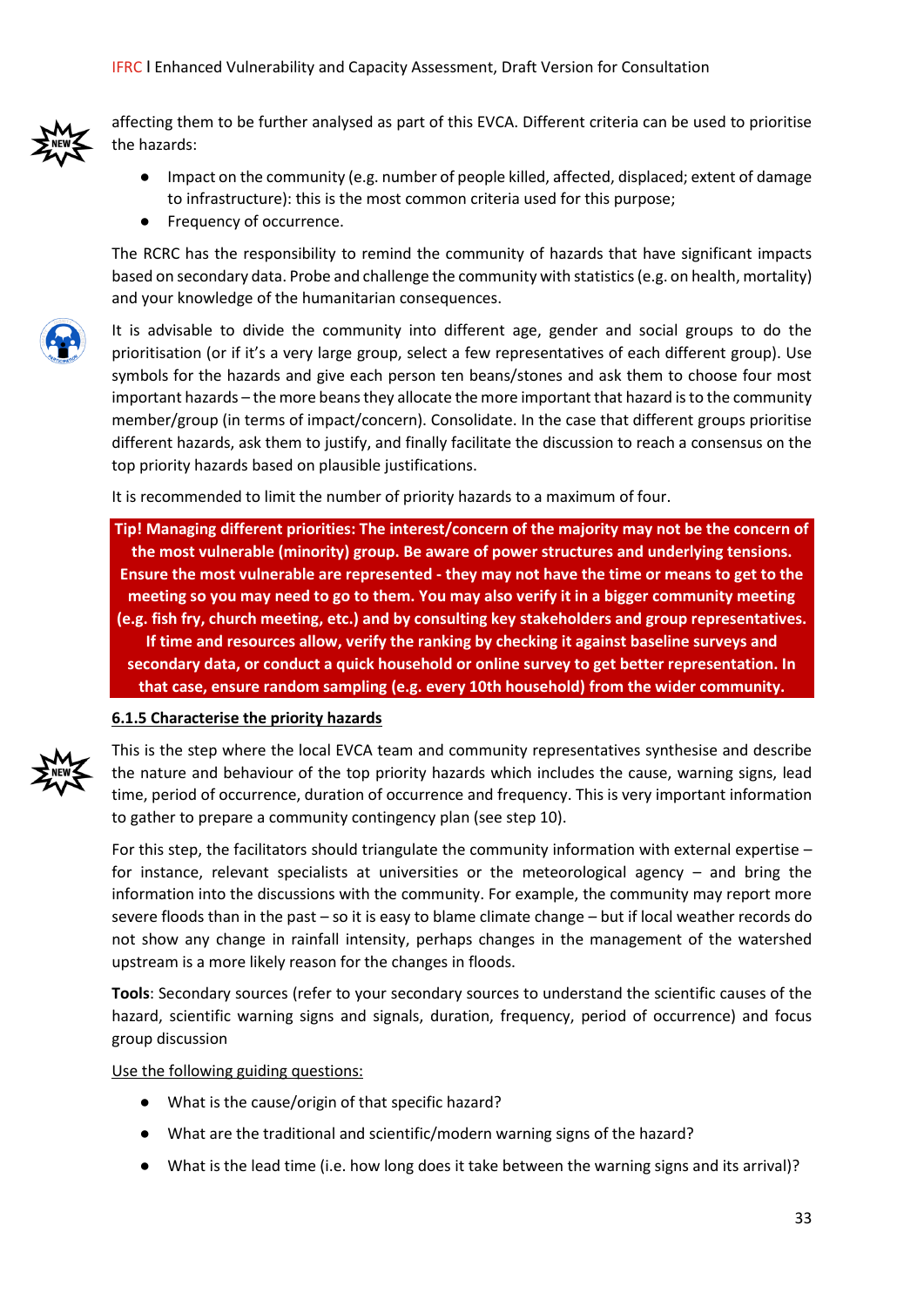- When (which months) does the hazard occur?
- How often does the hazard repeat itself what is its frequency?
- What are the changes in frequency and severity in the last decade(s)? Do you expect any changes in the next five to ten years (considering climate change or other factors)?
- For how long does the hazard tend to last?

List the information in the following format. This should be done for each priority hazard separately.



| Hazard:                               |             |
|---------------------------------------|-------------|
| <b>Characteristics</b>                | Description |
| Cause/Origin                          |             |
| Warning signs                         |             |
| Lead time <sup>9</sup>                |             |
| Frequency <sup>10</sup> (and changes) |             |
| Period of occurrence <sup>11</sup>    |             |
| Duration <sup>12</sup>                |             |

## **6.2 Identify the exposure**

**Purpose**: for the community to identify where and when hazards affect them

**Tools**: [Hazard and exposure map,](https://www.ifrcvca.org/mapping) [transect walk](https://www.ifrcvca.org/transect-walk)

**Exposure**: People, property, systems or other elements present in hazard zones that are subject to potential losses. As shown in the picture below, it does not matter whether the two houses are wellbuilt or poorly built, if they are in the same location in the flood zone, they are equally exposed to flood risk. Houses located outside of the flood zone have lower exposure.



<sup>&</sup>lt;sup>9</sup> Time between warning and impact or time between warning and arrival

 $10$  Does the hazard occur seasonally, once a year or every x number of years?

 $11$  Does it occur during a particular time of the year (e.g. wet or dry season)?

 $12$  How long is a hazard felt (days/weeks/months)?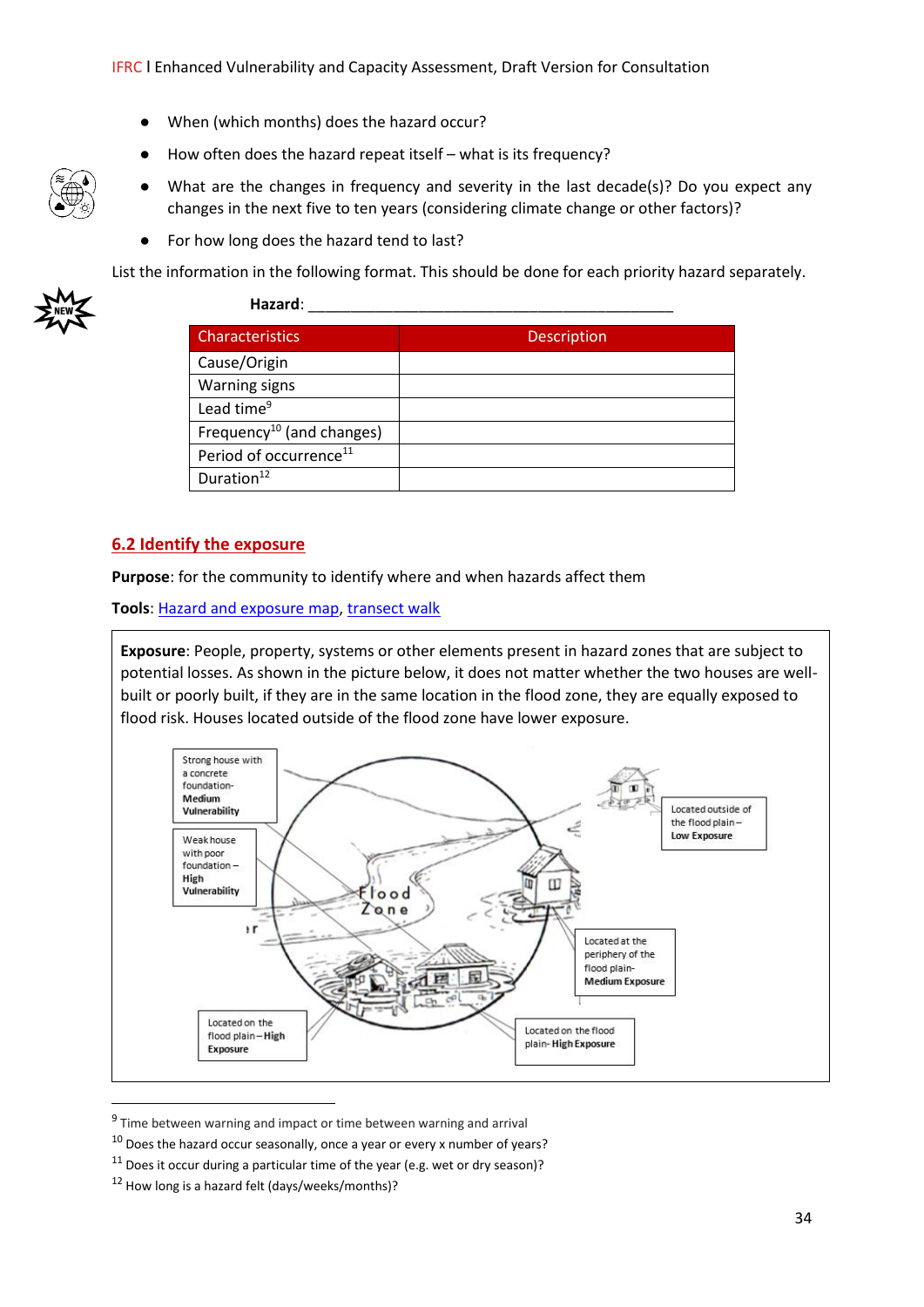#### **6.2.1 Hazard and exposure mapping**

Indicate the locations affected by hazards on a spatial map and delineate high, medium and low exposure areas and the elements/features in those areas (what and who). One of the most popular and fun ways to analyse how and where hazards affect the community is the hazard mapping and transect walk. If you don't have one already, jointly create a spatial map and then ask community members to locate the different hazards on the map and mark high, medium and low exposed locations for each one of the hazards based on their experience (you may use different colours or symbols for different hazards). For hazards such as droughts or storms that may be difficult to locate on the spatial map, list them on the side of the map. Don't spend too much time on identifying all the elements/features in low exposure areas - while your risk reduction efforts won't focus on low exposure areas, it might help you to see the spectrum of what is in different exposure areas and it might help you later (during the capacity assessment step) to identify safe areas.



Discuss changes of hazard locations (e.g. changes in flood zones) as shown in the picture below and possible future risk locations due to climate or other environmental changes. You might also want to widen the map to include wider river catchment area or other influencing factors.



Flood zones – left picture indicates current and potential flooding; right picture shows the sources of flash floods in watershed above the community (sources: Nepal and Danish Red Cross, Google Earth).

**Tip: Ask the community to come up with an icon or symbol to represent each hazard to make understanding easier for illiterate people. Make sure the final map is made available and displayed in the community.** 



Optional: several digital tools now exist that can be used for hazard mapping (e.g. PASSA youth mapping, etc.). Digital mapping tools might be especially relevant in large urban areas and an interesting method to engage younger community members. See additional details in the toolbox.

## **6.2.2 Transect walk/direct observation**

Based on information collected in the hazard and exposure map, identify specific locations in the high and medium exposed areas to investigate further. The purpose is to ground truth your hazard and exposure map, check if you missed anything and get more details. Focus on the physical environment at this stage - i.e. cross-check the borders of the exposure areas and information on who/what is in the exposure areas. You will do another more in-depth transect walk to collect information on vulnerability in section 7.1.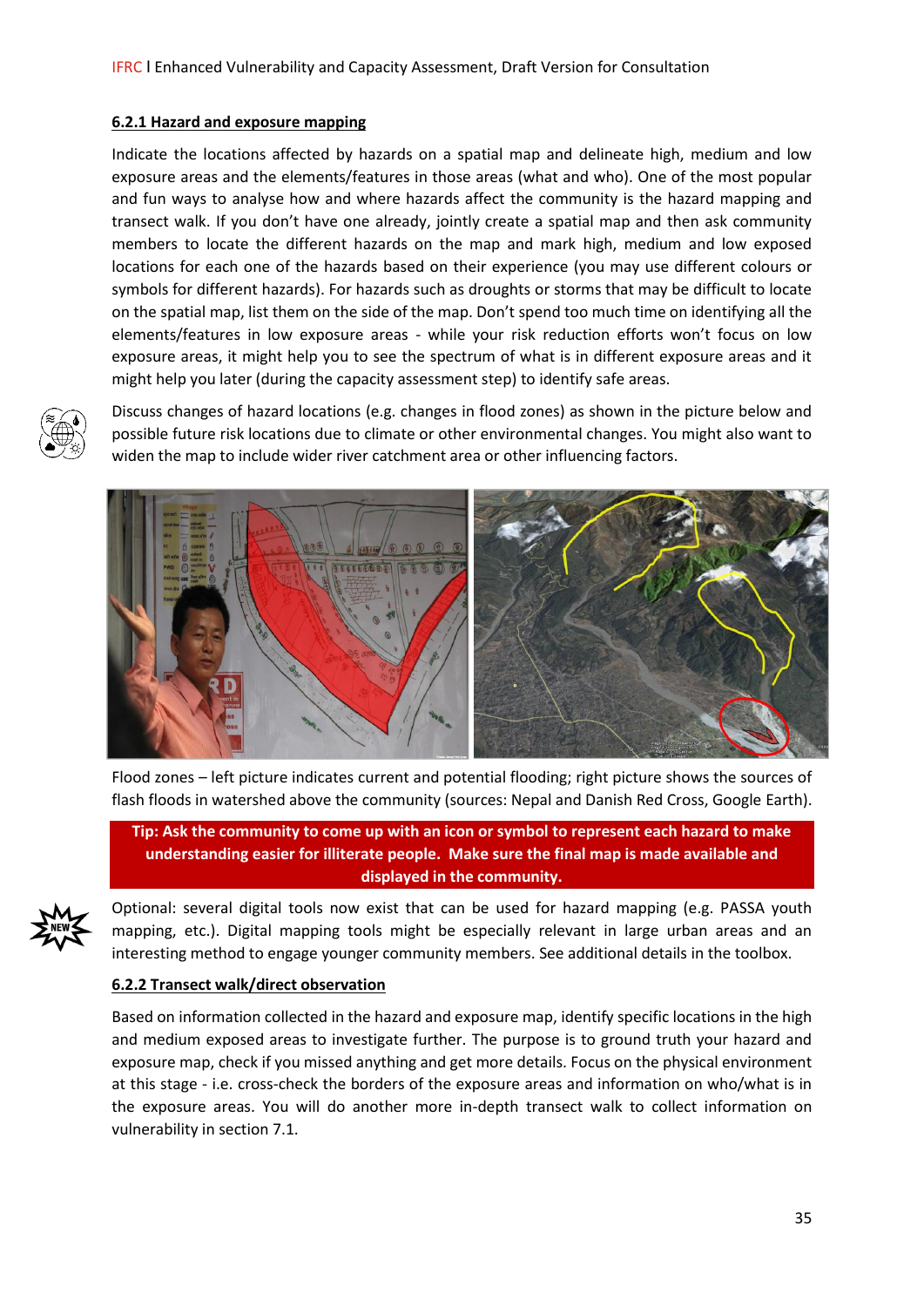Split into smaller groups to visit several areas at the same time. Ideally, try to be accompanied by someone who knows the area. After the walk, ask everyone to include additional information on hazards and risk locations on the hazard map.

## **6.3 Synthesise the hazards and exposure**

**Purpose**: Synthesise and analyse the information collected regarding hazards and exposure

#### Tools: Ranking/scoring, [focus group analysis](https://www.ifrcvca.org/focus-group-discussion)

By reading the hazard and exposure map, analyse and list who and what is located in high, medium and low exposure areas in the below table. Include human, physical (houses, infrastructures) and natural assets.

Determine if, overall, most of the 'who and what' are in the high, medium or low exposed areas and, on that basis, provide a score of high, moderate or low for each hazard. The local EVCA team can summarize the information in the table ahead of time, and then bring together the community to review/endorse the summary and agree on a score for each hazard.

Kindly note that an EVCA report template is available on ifrcvca.org and that this table is included in it.

| <b>Hazard</b> | High exposure $-$<br>what and who                                                                                                                        | Medium exposure -<br>what and who                                                                   | Low exposure -<br>what and who                                                                                                                                   | Score (High,<br>moderate,<br>low) |
|---------------|----------------------------------------------------------------------------------------------------------------------------------------------------------|-----------------------------------------------------------------------------------------------------|------------------------------------------------------------------------------------------------------------------------------------------------------------------|-----------------------------------|
| e.g. Flood    | - 55 houses in low-laying<br>area by the river<br>- 1 health post<br>- 1 market<br>- 1 school<br>- 1 km of road<br>- 56 hectares of crops<br>- 78 people | - 10 houses near the river<br>- 5 shops<br>- 2 km of road<br>- 9 hectares of crops<br>$-123$ people | - 20 houses built on stilts<br>with strong cement<br>structure; 100 houses on<br>high ground<br>$-1$ school<br>- 4 km road<br>-1 natural spring<br>$-241$ people | High                              |
| e.g. Dengue   |                                                                                                                                                          |                                                                                                     |                                                                                                                                                                  | Moderate                          |
| e.g. Conflict |                                                                                                                                                          |                                                                                                     |                                                                                                                                                                  | Low                               |

#### **Table 1: Summary of hazards and exposure**

# **Step 7. Vulnerability and capacity assessment**

A disaster occurs when a hazard strikes a community that is vulnerable. Physical, economic, human, social, natural and political factors determine people's level of vulnerability and the extent of their capacity to resist, cope with and recover from hazards. Clearly, poverty is a major contributor to vulnerability. Poor people are more likely to live and work in areas exposed to potential hazards, while they are less likely to have the resources to cope when a disaster strikes. In the vulnerability assessment, we are trying to answer the question "what makes the community, or particular groups within the community, vulnerable to each hazard?"

In addition to vulnerabilities, a disaster-prone community will also always possess capacities at the community, household and individual level. The capacity assessment tries to answer the question "what strengths are available at individual, household and community levels that can be mobilised and accessed to reduce the impact of a specific hazard?" What capacities (human, social, economic,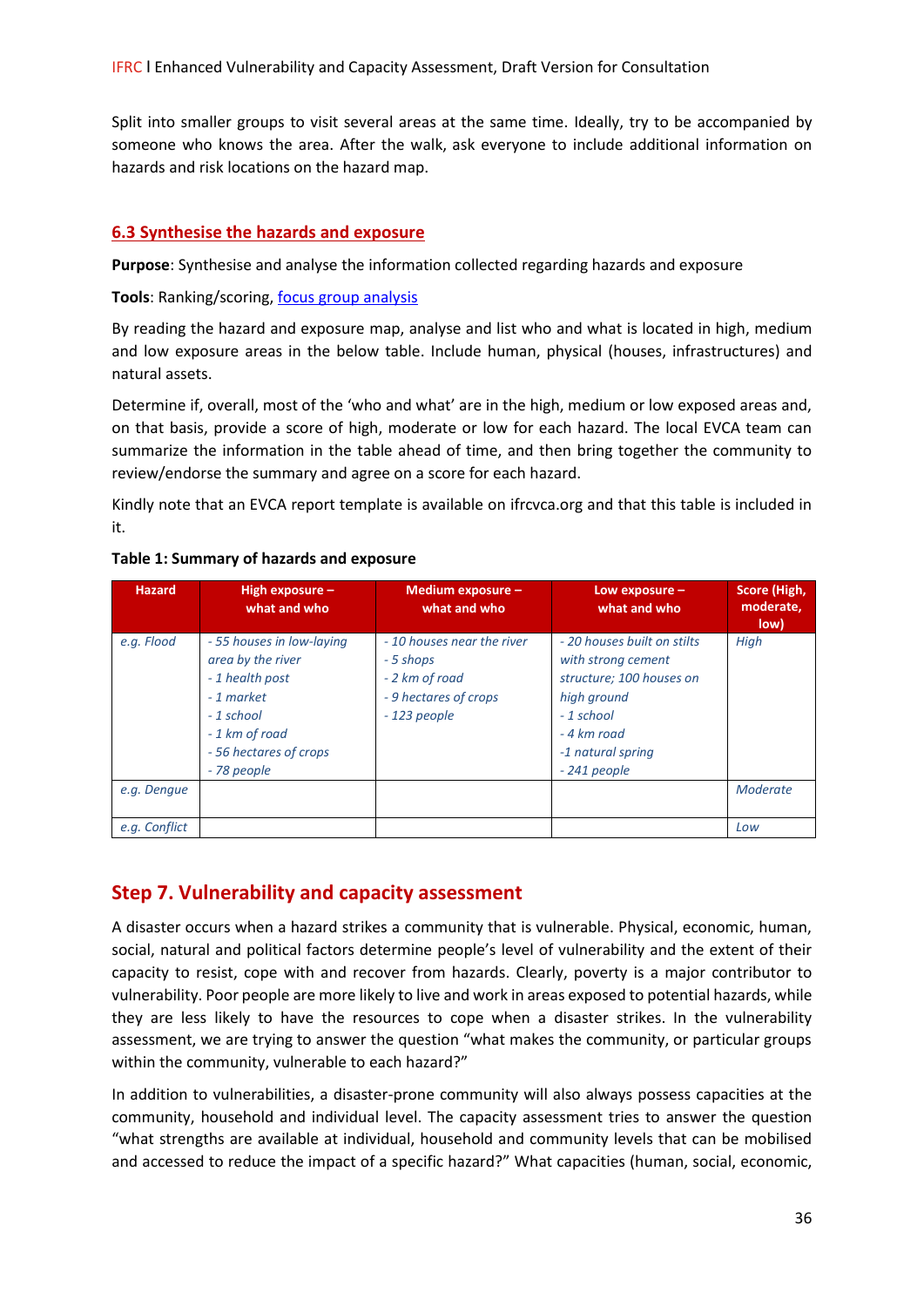physical, natural and connectedness) mainly within the community, but also outside it, can be mobilised and accessed to reduce the negative impacts of the hazard?

Vulnerability and capacity are on the opposite sides of the same coin. Vulnerability covers weaknesses while capacity covers strengths.

## **7.1 Assess vulnerability**

**Purpose**: for the community to reflect on how and why a hazard affects them

**Tools**: [Seasonal calendar,](https://www.ifrcvca.org/seasonal-calendar) [mapping,](https://www.ifrcvca.org/mapping) [historical visualization,](https://www.ifrcvca.org/historical-profile) [problem tree,](https://www.ifrcvca.org/problem-tree) [transect walk.](https://www.ifrcvca.org/transect-walk) Optional (sectoral/thematic tools): livelihood analysis, gender co-web

## **7.1.1 Remind the community what vulnerability means and how it is different from capacity**

Ask the community for equivalent local translations of vulnerability and capacity. If you have not done so yet, introduce the [six characteristics of community resilience](https://docs.wixstatic.com/ugd/7baf5b_df66e242a7ee44ce9dce543c2a205cf1.pdf) and briefly discuss examples of possible vulnerabilities and capacities for each characteristic (see the comparative table i[n key terms\)](https://static.wixstatic.com/ugd/7baf5b_3d41e5ad29c946fe905a0520ff1d7802.pdf).

## **7.1.2 Seasonal calendar**



Start a seasonal calendar, asking community members to identify which hazards occur during which month(s) currently and in the past (10-30 years ago). Analyse and discuss if the timing and intensity of hazards has changed which could be due to climate change. It is not one past event but rather *patterns* in the past that are interesting. Some hazards such as earthquakes can happen anytime in the year so mark them equally for every month.

Add to the calendar other key events that will highlight aspects of exposure and vulnerability. Add periods when many health issues occur (e.g. malaria), crop and livelihood patterns, lean periods, social events including school events and migration periods, etc. Based on the overlaps with the hazard timing, identify what and who may be vulnerable to a hazard (e.g. harvesting season during flood time, flooding during school exam period). Discuss and analyse what and who is vulnerable and when.



Tip: Ensure key events of different groups are captured in the seasonal calendar. Exposure might differ depending on the type of livelihood/crop calendar, gender, age, etc.

## **7.1.3 Vulnerability brainstorming**



Identify vulnerable groups in your community (e.g. women and girls, people with disability, lowincome households, minority/marginalized groups, migrants, older people, youth etc.) and specify for each group what their particular vulnerabilities are. Put this in a table - you will come back to it in step 7.2.2.

## **7.1.4 Vulnerability mapping**

Going back to the hazard and exposure map, now identify whether highly vulnerable people are living in high and medium exposed areas and if so, where. Identify other elements that are vulnerable that might have been missed earlier (e.g. open water sources, livelihoods, health facilities, etc.). You can mark the vulnerabilities on the hazard/spatial map by using different colours. However, it may be better to draw them on a transparent paper and then overlay it onto the hazard/exposure map for analysis*.* Community members know well which hazards are affecting them most and should be addressed as a priority.

## **7.1.5 Underlying causes: historical visualization**

Use a historical visualization to show changes in vulnerability in the community over time. Select elements of the characteristics of community resilience: e.g. changes in human population, types of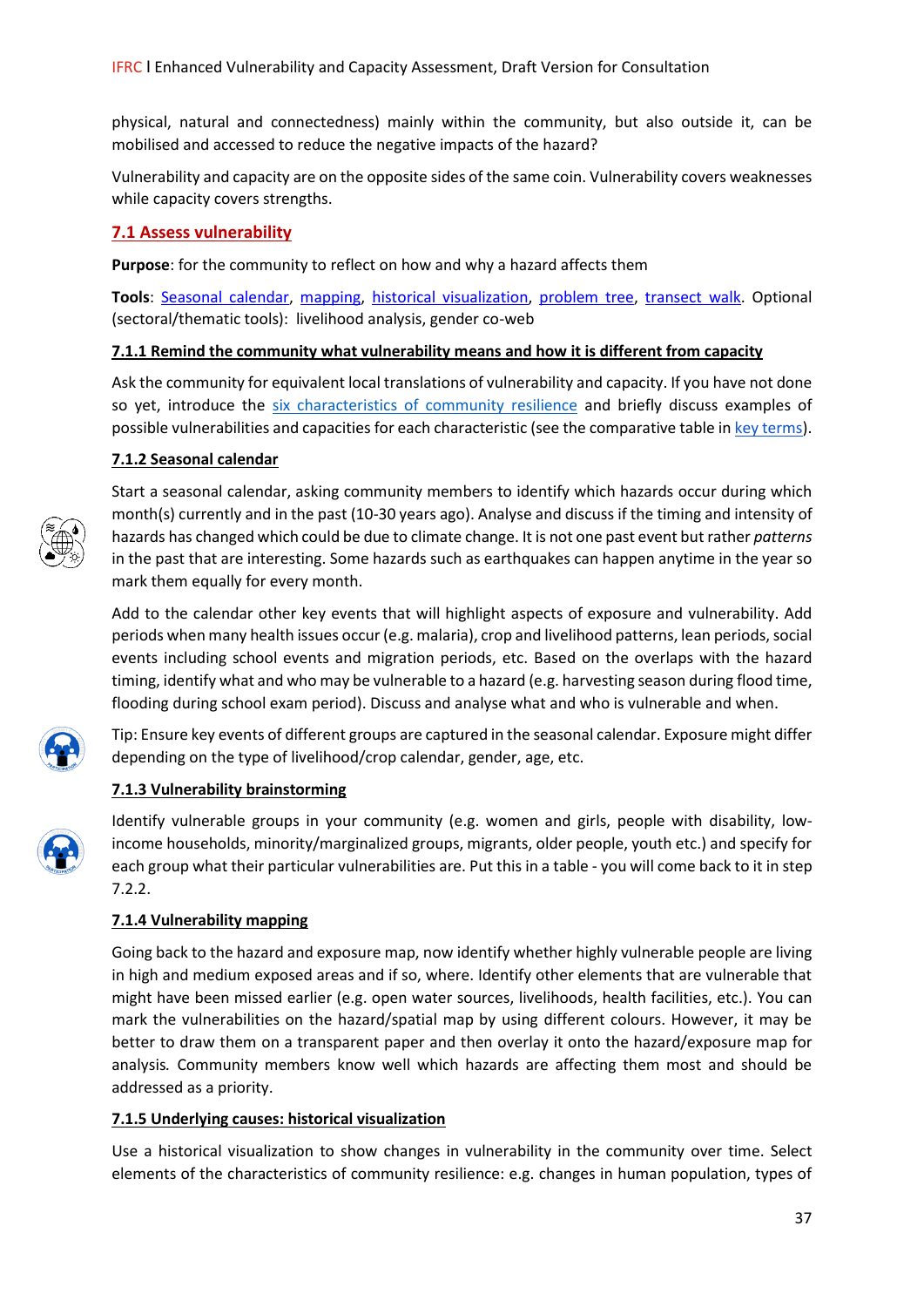houses, types of economic opportunities, access to infrastructure & services, natural assets. Discuss and analyse what changes might have contributed to increasing vulnerabilities and what has provided resources and capacities that reduce risks.

## **7.1.6 Assess the impact and root causes: problem tree**

For each of the priority hazards, ask the community to discuss the question: what is the impact of each hazard and why is it affecting them? The aim is to find out what is causing the impact and why it might have different impacts on different vulnerable groups. Draw a problem tree and if possible try to cluster the roots (causes) and branches (impacts) according to the six characteristics of resilience (human health and basic needs, economic/livelihoods, social, infrastructure & services, and natural assets).

## **7.1.7 Transect walk**

Undertake another transect walk, this time focused on social aspects/vulnerability. The purpose is to ground truth the information that has been collected on vulnerability, check if you missed anything and get more details. Split into smaller groups to visit several areas at the same time. Ideally, try to be accompanied by someone who knows the area. After the walk, ask everyone to consolidate the information.

#### **7.1.8 Go deeper**



If one or more of the vulnerabilities or root causes are related to a specific sector or issue and there is not enough information yet from the EVCA assessment to adequately explain it, you can go deeper into the issues using additional sectoral or issue-based assessment approaches. This could be sector specific such as livelihoods, shelter and settlements, health, and WASH assessments, threat specific analysis (e.g. floods or epidemics), or further analysis of issues such as gender dynamics or conflict. Relevant sectoral teams from the National Society or from other entities identified in the stakeholder mapping (government, NGOs or commercial entities) could be requested to conduct this deeper analysis. Alternatively, a more in-depth sectoral assessment could be identified as an activity to be done as one of the first actions in the community's risk reduction action plan. Connect the community to potential experts or partners and accompany them through the process.

Examples of methodologies/ tools which can be used to gather more in-depth information are:

- Shelter: [Household/neighbourhood vulnerability assessment](https://www.ifrc.org/Global/Publications/disasters/vca/vca-toolbox-en.pdf) [\(RRS10, p. 105\)](https://www.ifrc.org/Global/Publications/disasters/vca/vca-toolbox-en.pdf) and [Participatory Approach to Safe Shelter Awareness \(PASSA\)](http://passa.ifrc.org/)
- Livelihoods and food security: [Livelihood impact analysis](http://www.livelihoodscentre.org/toolbox?p_p_id=122_INSTANCE_BLoKLxHVh269&p_p_lifecycle=0&p_p_state=normal&p_p_mode=view&p_p_col_id=column-1&p_p_col_count=2&p_r_p_564233524_resetCur=true&p_r_p_564233524_categoryId=26507)
- Health: [Community based health and first aid \(CBHFA, Module 3\)](http://www.ifrc.org/en/what-we-do/health/cbhfa/toolkit/)
- WASH: [WatSan Assessments;](https://ifrcwatsanmissionassistant.wordpress.com/assessment/) [Participatory hygiene and sanitation transformation \(PHAST,](https://www.ifrc.org/Global/Publications/Health/water-and-sanitation/WatSan-Software_Tools.pdf)  [Step 1-3\)](https://www.ifrc.org/Global/Publications/Health/water-and-sanitation/WatSan-Software_Tools.pdf); for urban areas: [Community-led urban environmental sanitation](https://www.eawag.ch/en/department/sandec/projects/sesp/clues/) or City-Wide [Sanitation planning](https://www.eawag.ch/en/department/sandec/projects/sesp/citywide-inclusive-sanitation-cwis/)
- Gender[: Gender Coweb](http://www.braced.org/resources/i/?id=127f0e24-a44a-4468-abca-96db853f6558) [\(p.49\)](http://www.braced.org/resources/i/?id=127f0e24-a44a-4468-abca-96db853f6558)
- Conflict context analysis: [identify connectors/dividers](https://www.ifrc.org/Global/leaflet-bpi.pdf) (BPI Step 1)
- [Flood resilience measurement tool](https://floodresilience.net/frmc)

#### **7.1.9 Summarise vulnerabilities**

It is important now to summarise your vulnerability findings in the following table according to each hazard and characteristic, and to determine what makes the community most vulnerable to each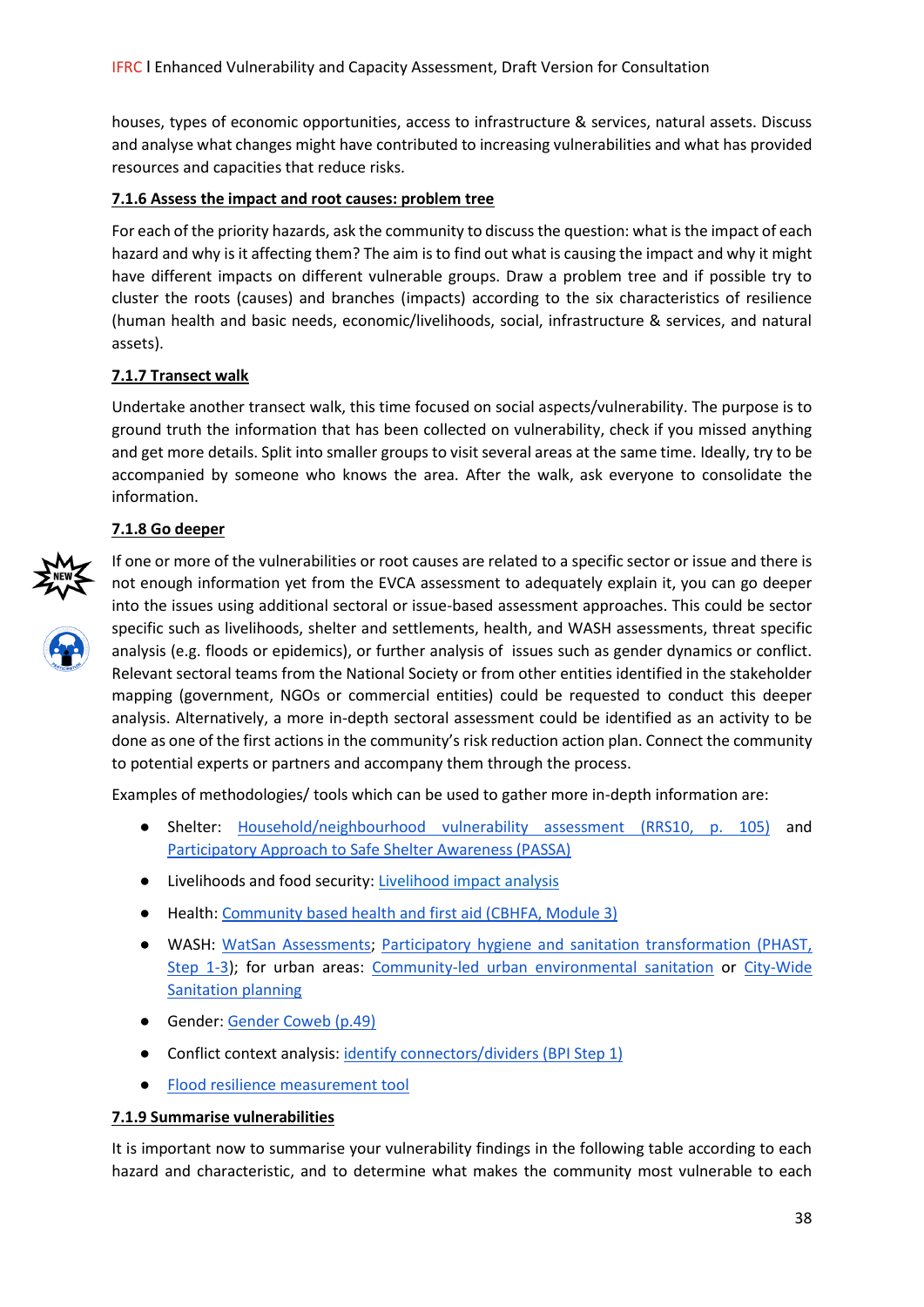hazard. Based on the number of vulnerabilities identified and their severity, allocate a score for each characteristic (high, moderate or low) that gives an overall sense of how vulnerable the community is from the perspective of that characteristic. The local EVCA team can summarize the information in the table ahead of time, and then bring together the community to review/endorse the summary and agree on a score for each characteristic.

| what the root causes are)<br>No early warning, lack of swimming<br>Risk<br>Death, injuries<br>High<br>skills, people with disabilities living in<br>management<br>the exposed houses<br>Health<br>Water &<br>sanitation<br>Shelter<br>Food &<br>nutrition<br>Social cohesion<br><b>Displacement</b><br>Ethnic division among the community<br>Low<br>e.g. Flood<br>members<br>Inclusion<br>Loss of crops<br>Economic<br>No alternative livelihoods for most of<br><b>Moderate</b> | <b>Hazard</b> | <b>Dimensions</b> | <b>Impact</b><br>(past and future) | <b>Vulnerability aspects with their causes</b><br>(why the impact is happening and | Score (high,<br>moderate, low) |
|-----------------------------------------------------------------------------------------------------------------------------------------------------------------------------------------------------------------------------------------------------------------------------------------------------------------------------------------------------------------------------------------------------------------------------------------------------------------------------------|---------------|-------------------|------------------------------------|------------------------------------------------------------------------------------|--------------------------------|
|                                                                                                                                                                                                                                                                                                                                                                                                                                                                                   |               |                   |                                    |                                                                                    |                                |
|                                                                                                                                                                                                                                                                                                                                                                                                                                                                                   |               |                   |                                    |                                                                                    |                                |
|                                                                                                                                                                                                                                                                                                                                                                                                                                                                                   |               |                   |                                    |                                                                                    |                                |
|                                                                                                                                                                                                                                                                                                                                                                                                                                                                                   |               |                   |                                    |                                                                                    |                                |
|                                                                                                                                                                                                                                                                                                                                                                                                                                                                                   |               |                   |                                    |                                                                                    |                                |
|                                                                                                                                                                                                                                                                                                                                                                                                                                                                                   |               |                   |                                    |                                                                                    |                                |
|                                                                                                                                                                                                                                                                                                                                                                                                                                                                                   |               |                   |                                    |                                                                                    |                                |
|                                                                                                                                                                                                                                                                                                                                                                                                                                                                                   |               |                   |                                    |                                                                                    |                                |
|                                                                                                                                                                                                                                                                                                                                                                                                                                                                                   |               |                   |                                    |                                                                                    |                                |
|                                                                                                                                                                                                                                                                                                                                                                                                                                                                                   |               |                   |                                    |                                                                                    |                                |
|                                                                                                                                                                                                                                                                                                                                                                                                                                                                                   |               |                   |                                    |                                                                                    |                                |
|                                                                                                                                                                                                                                                                                                                                                                                                                                                                                   |               |                   |                                    |                                                                                    |                                |
|                                                                                                                                                                                                                                                                                                                                                                                                                                                                                   |               |                   |                                    |                                                                                    |                                |
|                                                                                                                                                                                                                                                                                                                                                                                                                                                                                   |               | opportunities     |                                    | the community                                                                      |                                |
| Cut-off road, damaged<br>Poor drainage lines, poor building<br>Infrastructure &<br><b>High</b>                                                                                                                                                                                                                                                                                                                                                                                    |               |                   |                                    |                                                                                    |                                |
| buildings<br>standards<br>services                                                                                                                                                                                                                                                                                                                                                                                                                                                |               |                   |                                    |                                                                                    |                                |
| Loss of fertile soil<br>Serious deforestation on the upper<br>High<br>Natural                                                                                                                                                                                                                                                                                                                                                                                                     |               |                   |                                    |                                                                                    |                                |
| <b>Increased flash flood risk</b><br>stream of the floodplain<br>resource<br>management                                                                                                                                                                                                                                                                                                                                                                                           |               |                   |                                    |                                                                                    |                                |
| Lack of timely support from<br>Connectedness<br>Community has no connections with                                                                                                                                                                                                                                                                                                                                                                                                 |               |                   |                                    |                                                                                    |                                |
| external organisations<br>the district disaster management office                                                                                                                                                                                                                                                                                                                                                                                                                 |               |                   |                                    |                                                                                    |                                |
| following crisis                                                                                                                                                                                                                                                                                                                                                                                                                                                                  |               |                   |                                    |                                                                                    |                                |
| Risk                                                                                                                                                                                                                                                                                                                                                                                                                                                                              |               |                   |                                    |                                                                                    |                                |
| management                                                                                                                                                                                                                                                                                                                                                                                                                                                                        |               |                   |                                    |                                                                                    |                                |
| Health                                                                                                                                                                                                                                                                                                                                                                                                                                                                            |               |                   |                                    |                                                                                    |                                |
| Water &                                                                                                                                                                                                                                                                                                                                                                                                                                                                           |               |                   |                                    |                                                                                    |                                |
| sanitation<br>Shelter                                                                                                                                                                                                                                                                                                                                                                                                                                                             |               |                   |                                    |                                                                                    |                                |
| Food &                                                                                                                                                                                                                                                                                                                                                                                                                                                                            |               |                   |                                    |                                                                                    |                                |
| nutrition                                                                                                                                                                                                                                                                                                                                                                                                                                                                         |               |                   |                                    |                                                                                    |                                |
| e.g. Dengue<br>Social cohesion                                                                                                                                                                                                                                                                                                                                                                                                                                                    |               |                   |                                    |                                                                                    |                                |
| Inclusion                                                                                                                                                                                                                                                                                                                                                                                                                                                                         |               |                   |                                    |                                                                                    |                                |
| Economic                                                                                                                                                                                                                                                                                                                                                                                                                                                                          |               |                   |                                    |                                                                                    |                                |
| opportunities                                                                                                                                                                                                                                                                                                                                                                                                                                                                     |               |                   |                                    |                                                                                    |                                |
| Infrastructure &                                                                                                                                                                                                                                                                                                                                                                                                                                                                  |               |                   |                                    |                                                                                    |                                |
| services                                                                                                                                                                                                                                                                                                                                                                                                                                                                          |               |                   |                                    |                                                                                    |                                |
| Natural<br>resource                                                                                                                                                                                                                                                                                                                                                                                                                                                               |               |                   |                                    |                                                                                    |                                |
| management                                                                                                                                                                                                                                                                                                                                                                                                                                                                        |               |                   |                                    |                                                                                    |                                |
| Connectedness                                                                                                                                                                                                                                                                                                                                                                                                                                                                     |               |                   |                                    |                                                                                    |                                |

#### **Table 2: Summary of vulnerabilities**

## **7.2 Assess capacity**

**Purpose**: for the community to identify what resources are available to cope with a hazard or reduce its impact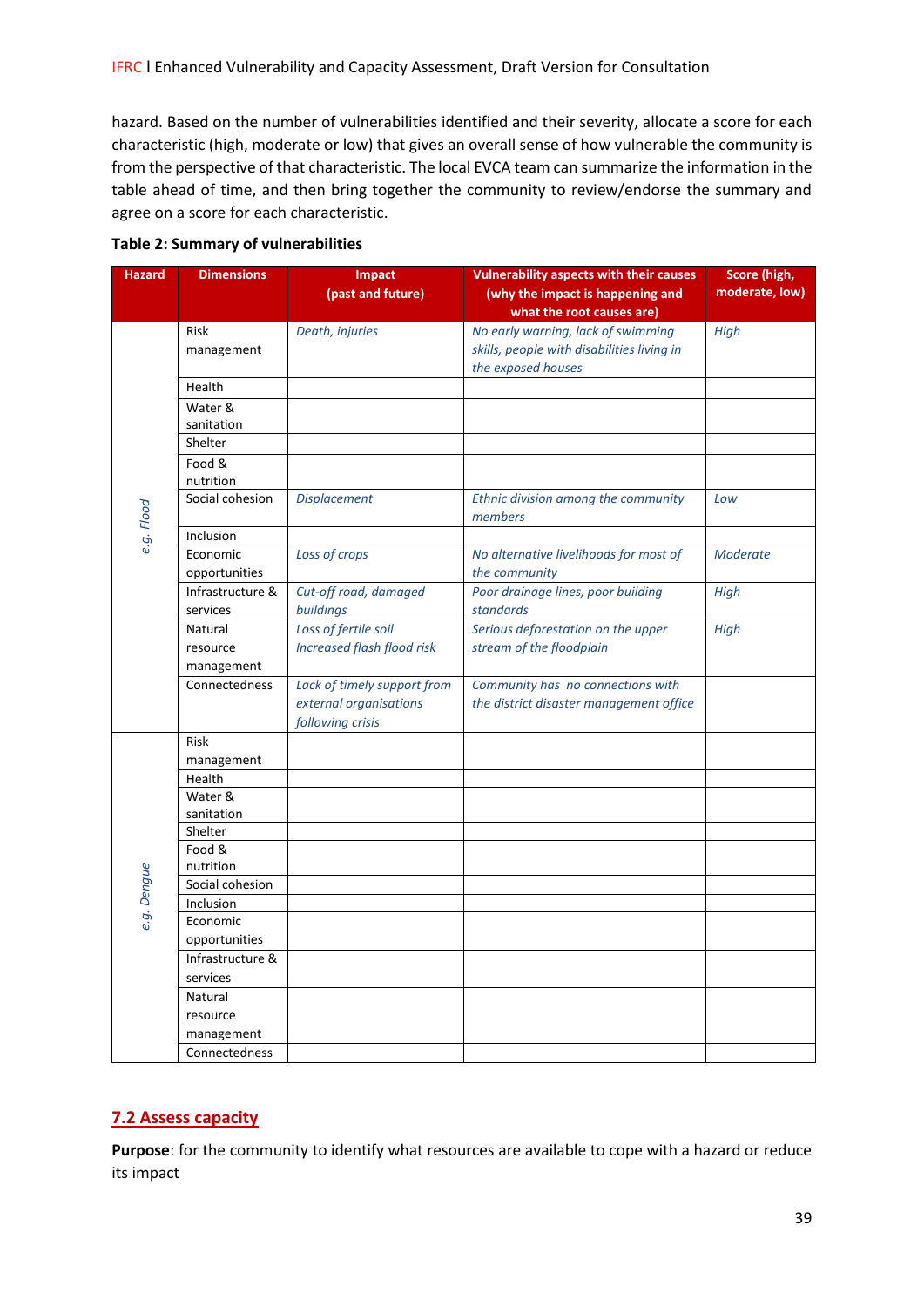## Tools: [secondary data,](https://www.ifrcvca.org/secondary-source-review) [mapping,](https://www.ifrcvca.org/mapping) Venn diagram.

**Reminder: Vulnerability and capacity are hazard-specific and the assessment should be done for each of the priority hazards individually.**

## **7.2.1 Review secondary data on human and social capacities**

Review secondary sources, such as the stakeholder mapping done in the preparation phase (section 3.3), and determine what skills, knowledge and capacities are available in the community. If secondary sources do not provide enough information, you may consider sending some of the community members or volunteers to go and get information on the type and number of people that have different skills or capacities in the community, including from the different government and nongovernmental organisations working in the community*.*

#### **7.2.2 Capacity brainstorming**

For each hazard, brainstorm the different capacities according to each resilience characteristic. Remember that you should think about the different capacities that might be available to the whole community but also in specific households and individuals (e.g. if a member of the community is associated with the agricultural extension service).

In addition, going back to the table you drew up in step 7.1.3, add a column in which you specify for each vulnerable group what their particular capacities are. This will help you ensure that you do not miss any specific capacities for vulnerable groups.

## **7.2.3 Capacity mapping**

It is very likely that you already mapped out key infrastructure and buildings in the community on the spatial map during step 6.2.1. Now it is time to assess those structures or resources and consider if they are capacities. For example, a hospital can only be considered a capacity if it is functional (with medical personnel working and medicines to treat its patients). The capacity or resource mapping should be done to locate and review the strength of the infrastructures and services (roads, schools, health facilities, water facilities, police stations, government offices, telecommunication, sport facilities, financial institutions etc) and the natural environment (farm land, grazing land, rivers and springs, forest etc). You may also wish to map out where individuals with key capacities live (e.g. community disaster response team leaders/members). This helps the community to identify which resources and services might help them in times of disaster or what support they might be able to get from which institution to implement their resilience action plan. Make sure to consider what capacities might not longer be available after an emergency, if they are in high or medium exposed areas.

You can mark the capacity/resources on the hazard/spatial map using different colours. However, if it looks messy, it is better to draw them on a transparent paper that can then be overlaid onto the hazard/exposure and vulnerability map for analysis.

## **7.2.4 Assess community organisations**

Identify different organisations and institutions (community-based organisations, government offices, private sector, civil society organisations etc.) working in the community and use a Venn diagram to analyse their importance to, and influence on, the life of the community. Communities use their own criteria (mainly power or influence and importance to the community) to map the different institutions. You might want to do this exercise separately for each hazard (e.g. institutions that can help with drought such as agricultural department might be different to organisations that might be able to help with floods such as public works engineers).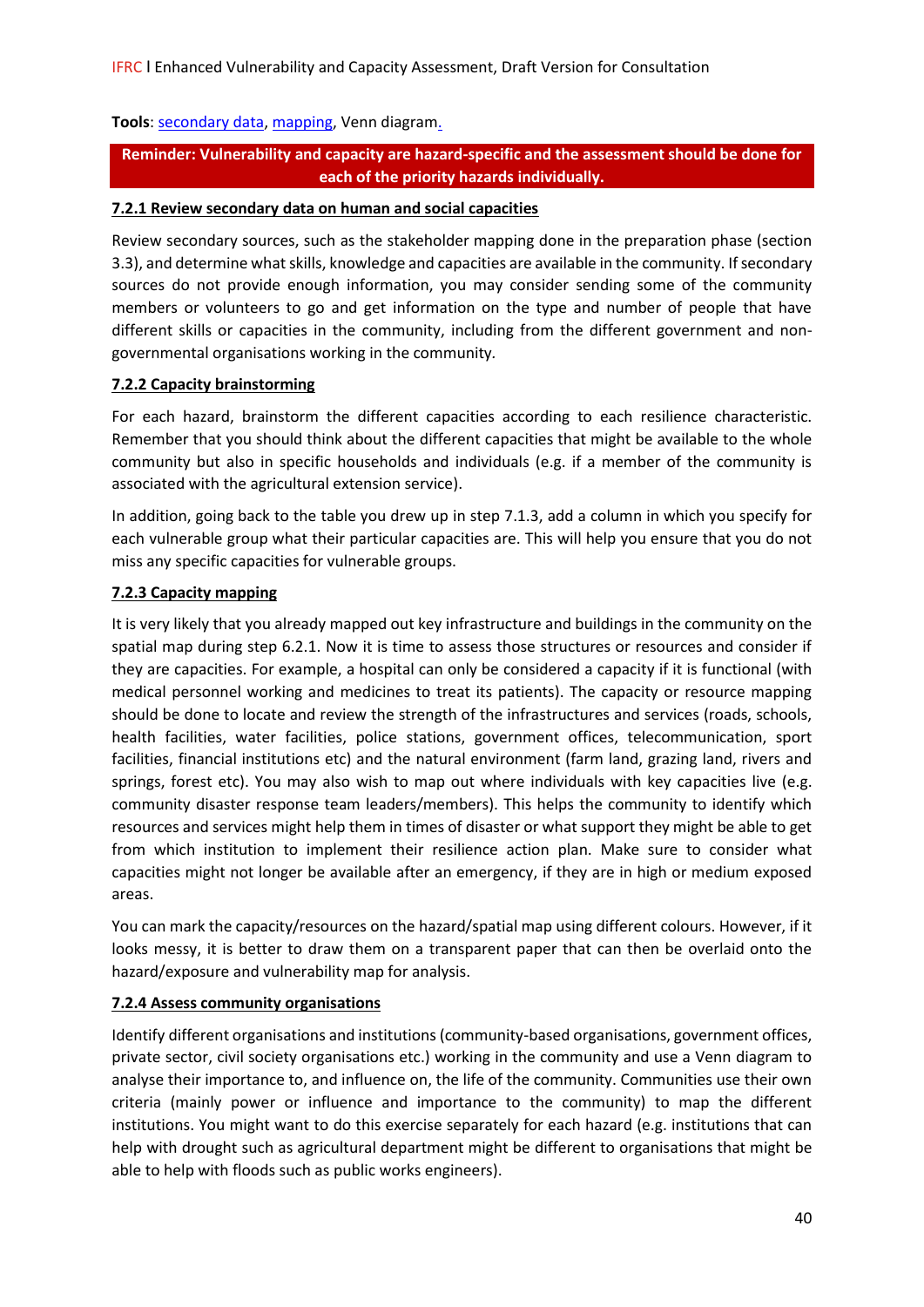#### **7.2.5 Summarise capacities**

Summarise the capacity assessment in the following table. Complete the table with capacities for each hazard, according to each resilience characteristic. Based on the number and strength of capacities identified, allocate a score for each characteristic (high, moderate or low) that gives an overall sense of how capacitated the community is from the perspective of that characteristic. The local EVCA team can summarize the information in the table ahead of time, and then bring together the community to review/endorse the summary and agree on a score for each characteristic.

#### **Table 3: Summary of capacities**

| <b>Hazard</b> | <b>Dimensions</b>                 | Capacities (community, household, individual)                                                                                                                                                  | Score (high,<br>moderate, low) |
|---------------|-----------------------------------|------------------------------------------------------------------------------------------------------------------------------------------------------------------------------------------------|--------------------------------|
|               | Risk<br>management                | - People have access to weather forecasts on their mobile (but limited<br>knowledge on how to interpret it and what actions to take)<br>- Two well-experienced swimmers who could train others | Low                            |
|               | Health                            |                                                                                                                                                                                                |                                |
|               | Water &<br>sanitation             |                                                                                                                                                                                                |                                |
|               | Shelter                           |                                                                                                                                                                                                |                                |
|               | Food &<br>nutrition               |                                                                                                                                                                                                |                                |
| E.g. Flood    | Social cohesion                   | - Community has good leadership; Culture of people sharing physical<br>resources they have in times of need                                                                                    | Moderate                       |
|               | Inclusion                         |                                                                                                                                                                                                |                                |
|               | Economic<br>opportunities         | - One social group has savings and loans scheme with low-interest<br>loans available                                                                                                           | Low                            |
|               | Infrastructure &<br>services      | - Availability of one protected borehole<br>- A health station with 1 health officer and 1 nurse as staff                                                                                      |                                |
|               | Natural<br>resource<br>management | - Forest on top of the hill is a protected community forest                                                                                                                                    |                                |
|               | Connectedness                     | - Red Cross branch has connection with the district disaster<br>management office<br>- Mobile network and all weather road available                                                           |                                |
|               | Risk                              |                                                                                                                                                                                                |                                |
|               | management<br>Health              |                                                                                                                                                                                                |                                |
|               | Water &                           |                                                                                                                                                                                                |                                |
|               | sanitation                        |                                                                                                                                                                                                |                                |
| ola           | Shelter                           |                                                                                                                                                                                                |                                |
| Ъ             | Food &                            |                                                                                                                                                                                                |                                |
| E.g.          | nutrition                         |                                                                                                                                                                                                |                                |
|               | Social cohesion                   |                                                                                                                                                                                                |                                |
|               | Inclusion                         |                                                                                                                                                                                                |                                |
|               | Economic                          |                                                                                                                                                                                                |                                |
|               | opportunities                     |                                                                                                                                                                                                |                                |
|               | Infrastructure &                  |                                                                                                                                                                                                |                                |
|               | services                          |                                                                                                                                                                                                |                                |

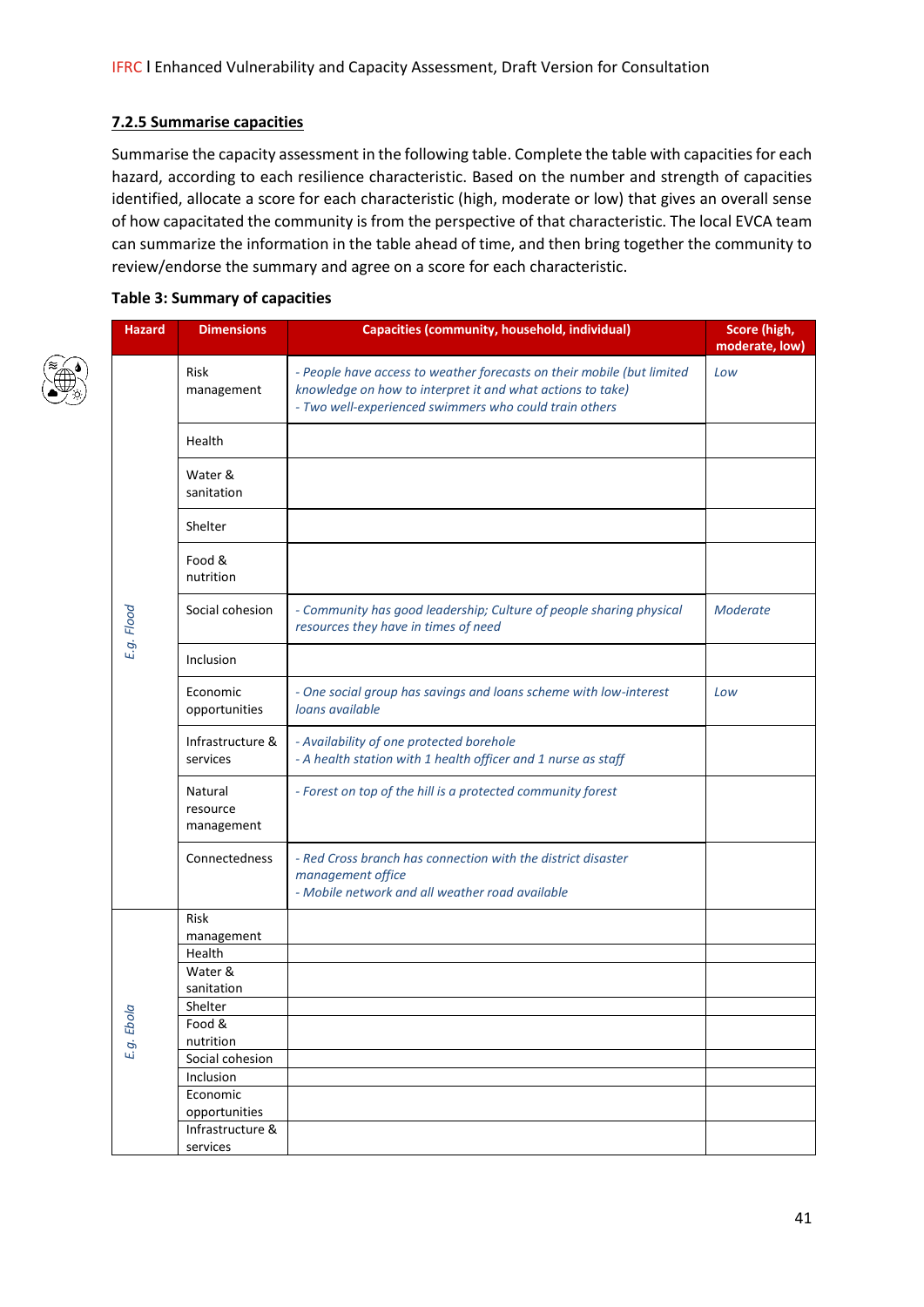| Natural       |  |
|---------------|--|
| resource      |  |
| management    |  |
| Connectedness |  |

# **Step 8. Consolidate and conclude on risk levels**



**Purpose**: for the community to consolidate the results of the assessment and identify who and what is at high, medium and low risk

Now it is time to bring the results of exposure, vulnerability and capacity for each hazard together to start to make sense of it. As you will remember, risk is directly proportional to the hazard and level of exposure and vulnerability, and is inversely proportional to the capacity to withstand the shocks and stresses of the hazard (i.e. exposure x vulnerability / capacity).

## **8.1 Synthesise exposure and vulnerability**

In this step, the team facilitates the process for the community to consolidate analysis on exposure and vulnerability, and try to agree on an overall score per characteristic. Using the table below and the scores from the summary tables for exposure and vulnerability, determine a score for the combined levels of exposure and vulnerability for each hazard and characteristic. Fill out table 4.



| <b>Exposure x Vulnerability</b> | <b>Vulnerability</b> |          |          |
|---------------------------------|----------------------|----------|----------|
| <b>Exposure</b>                 | <b>Score</b>         |          |          |
| <b>Score</b>                    | Low                  | Moderate | High     |
| Low                             | Low                  | Low      | Moderate |
| Moderate                        | Low                  | Moderate | High     |
| High                            | Moderate             | High     | High     |

*So, for example, for floods, the exposure score (from table 1) is high so you would apply that for each of the vulnerability characteristics (from table 2). So the scores for the human, social and economic characteristics would be high, moderate and high, respectively. If the exposure score for floods was moderate, the scores for the human, social and economic characteristics would be high, low and moderate, respectively.*

| Table 4: Combined level of exposure and vulnerability per hazard |  |  |  |
|------------------------------------------------------------------|--|--|--|
|------------------------------------------------------------------|--|--|--|

| <b>Hazard</b> | <b>Dimensions</b>           | Score (High, Moderate, Low) |
|---------------|-----------------------------|-----------------------------|
| e.g. Flood    | Risk management             | High                        |
|               | <b>Health</b>               |                             |
|               | Water & sanitation          |                             |
|               | Shelter                     |                             |
|               | Food & nutrition            |                             |
|               | Social cohesion             | Moderate                    |
|               | Inclusion                   |                             |
|               | Economic opportunities      | High                        |
|               | Infrastructure & services   |                             |
|               | Natural resource management |                             |
|               | Connectedness               |                             |
| e.g. Dengue   | Risk management             |                             |
|               | Health                      |                             |
|               | Water & sanitation          |                             |
|               | Shelter                     |                             |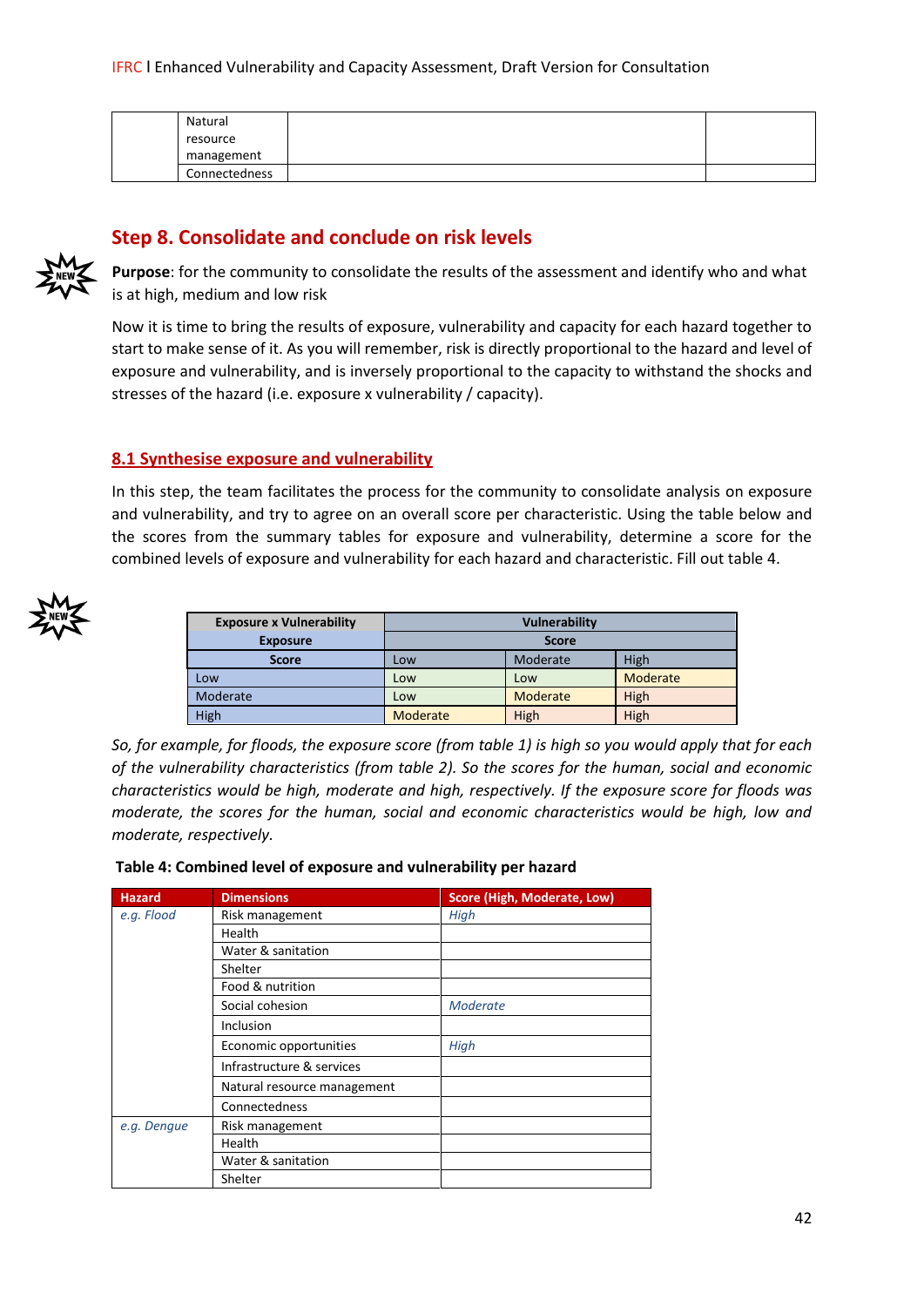|                             | Food & nutrition |  |
|-----------------------------|------------------|--|
|                             | Social cohesion  |  |
|                             | <b>Inclusion</b> |  |
| Economic opportunities      |                  |  |
| Infrastructure & services   |                  |  |
| Natural resource management |                  |  |
|                             | Connectedness    |  |
| e.g. Conflict               |                  |  |

## **8.2 Conclude on the risk levels**

Remind the community about the risk formula and the fact that the risk of disaster is a factor of hazard, exposure, vulnerability and capacity. Clarify that the **risk level is the highest when exposure and vulnerability are high and capacity is low**. On the contrary, the risk level is low when the exposure and vulnerability are low and capacity is high.

**Purpose:** to identify the risk levels by consolidating the analysis results of exposure, vulnerability and capacity for each hazard

**Tools:** talk to the wall (ask the community to put up on a wall or table the results of the different exercises, such as the mapping and the synthesis table of vulnerability and capacity assessments. By putting the results side by side for each hazard, you can compare, triangulate and consolidate the findings)

Using the table below, assign a risk score for each hazard and its characteristic in table 5 below.

| <b>Risk</b>            | <b>Exposure x Vulnerability</b> |          |          |
|------------------------|---------------------------------|----------|----------|
| <b>Coping Capacity</b> | <b>Score</b>                    |          |          |
| <b>Score</b>           | LOW                             | Moderate | High     |
| High                   | Low                             | Low      | Moderate |
| Moderate               | Low                             | Moderate | High     |
| Low                    | Moderate                        | High     | High     |

*So, continuing with the same example, for floods, the 'exposure x vulnerability' score for the human characteristic is high (table 4) and capacity for the human characteristic is low (table 3), so the risk score would be high. Along the same vein, the 'exposure x vulnerability' score for the social characteristic is moderate and capacity for the social characteristic is moderate, so the risk score would be moderate. And so on…*

#### **Table 5: Risk scores**

| Hazard      | <b>Dimensions</b>           | Score (High, Moderate, Low) |
|-------------|-----------------------------|-----------------------------|
| e.g. Flood  | Risk management             | High                        |
|             | Health                      |                             |
|             | Water & sanitation          |                             |
|             | Food & nutrition            |                             |
|             | Shelter                     |                             |
|             | Social cohesion             | Moderate                    |
|             | Inclusion                   |                             |
|             | Economic opportunities      | Moderate                    |
|             | Infrastructure & services   |                             |
|             | Natural resource management |                             |
|             | Connectedness               |                             |
| e.g. Dengue | Risk management             |                             |
|             | Health                      |                             |
|             | Water & sanitation          |                             |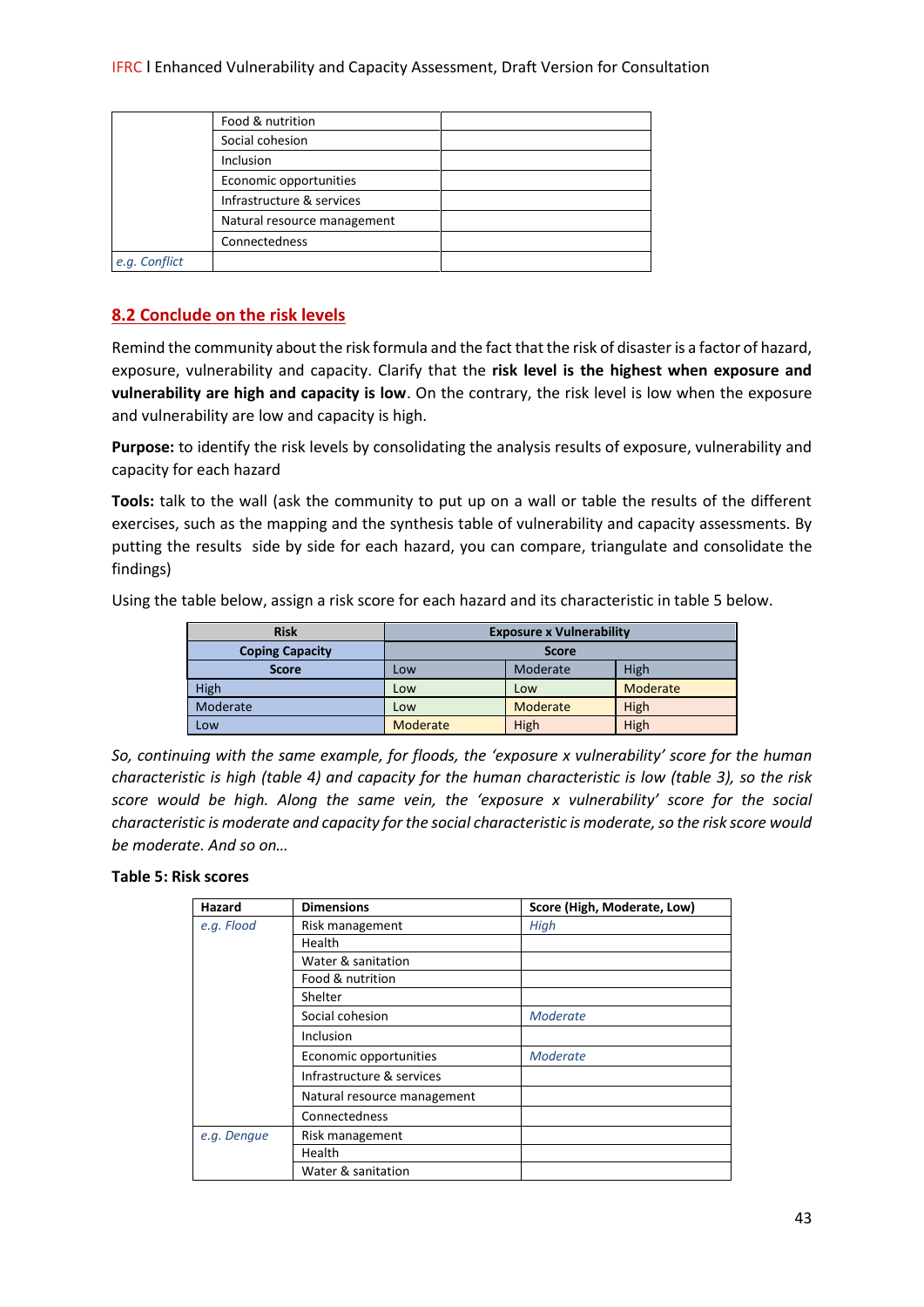|               | Food & nutrition            |  |
|---------------|-----------------------------|--|
|               | Shelter                     |  |
|               | Social cohesion             |  |
|               | Inclusion                   |  |
|               | Economic opportunities      |  |
|               | Infrastructure & services   |  |
|               | Natural resource management |  |
|               | Connectedness               |  |
| e.g. Conflict |                             |  |
|               |                             |  |

## **8.3 Consolidate information on high risk elements**

For each characteristic identified at high risk (and potentially medium risk), the local EVCA team should help the community consolidate them in a table (template below) with their respective exposure, vulnerability and capacity information. The conclusion on the key risks will require a subjective judgement by the community, beyond the information that was collected.

|  | Table 6: Consolidated information on high risk elements |
|--|---------------------------------------------------------|
|--|---------------------------------------------------------|

| <b>Hazard</b> | <b>High and medium</b><br>exposed elements<br>(copy from<br>exposure<br>summary)                                                                                | <b>Dimensions</b>              | <b>Vulnerability aspects</b><br>(copy from the<br>vulnerability summary)                                               | <b>Capacity aspects (copy)</b><br>from the capacity<br>summary)                                                                                                     | <b>Summary of key risks</b><br>(high exposure + high<br>vulnerability + low<br>capacity)                                                                                                  |
|---------------|-----------------------------------------------------------------------------------------------------------------------------------------------------------------|--------------------------------|------------------------------------------------------------------------------------------------------------------------|---------------------------------------------------------------------------------------------------------------------------------------------------------------------|-------------------------------------------------------------------------------------------------------------------------------------------------------------------------------------------|
| E.g. Flood    | -55 houses in low-<br>laying area by the<br>river (H)<br>- 1 health post (H)<br>1 market (H)<br>-56 hectares of<br>farmland (H)<br>school near the<br>river (M) | Risk management                | No early warning<br>system<br>Lack of swimming skills<br>5 people with<br>disabilities living in the<br>exposed houses | People can access<br>weather forecasts on<br>their mobile (but limited school in the flood risk<br>knowledge on how to<br>interpret it and what<br>actions to take) | Children who don't know<br>how to swim that go to<br>area are at high risk of<br>death and injury<br>People with disabilities<br>in houses by the river<br>would need help to<br>evacuate |
|               |                                                                                                                                                                 | Infrastructure &<br>services   | Poor drainage lines<br>Poor building standards                                                                         |                                                                                                                                                                     |                                                                                                                                                                                           |
|               |                                                                                                                                                                 | Natural resource<br>management | Serious deforestation<br>on the upper stream of<br>the floodplain                                                      |                                                                                                                                                                     |                                                                                                                                                                                           |
|               |                                                                                                                                                                 |                                |                                                                                                                        |                                                                                                                                                                     |                                                                                                                                                                                           |

Both vulnerability and capacity change over time, which is why the EVCA process should be repeated periodically (ideally, around once a year).

Once you have a clear idea of what are the most at-risk elements in the community according to their exposure, vulnerability and capacities, you are ready to start the planning phase.

## **8.4 Turn your assessment results into a baseline resilience measurement**

In order to reduce risks and strengthen the resilience of a community, it is important to have a sense of the extent to which it is already resilient. Later on, you may want to know whether your risk reduction and resilience-building efforts did in fact lead to a more resilient community. So you will need some way of assessing the 'state of resilience' at the outset and of tracking resilience over time.